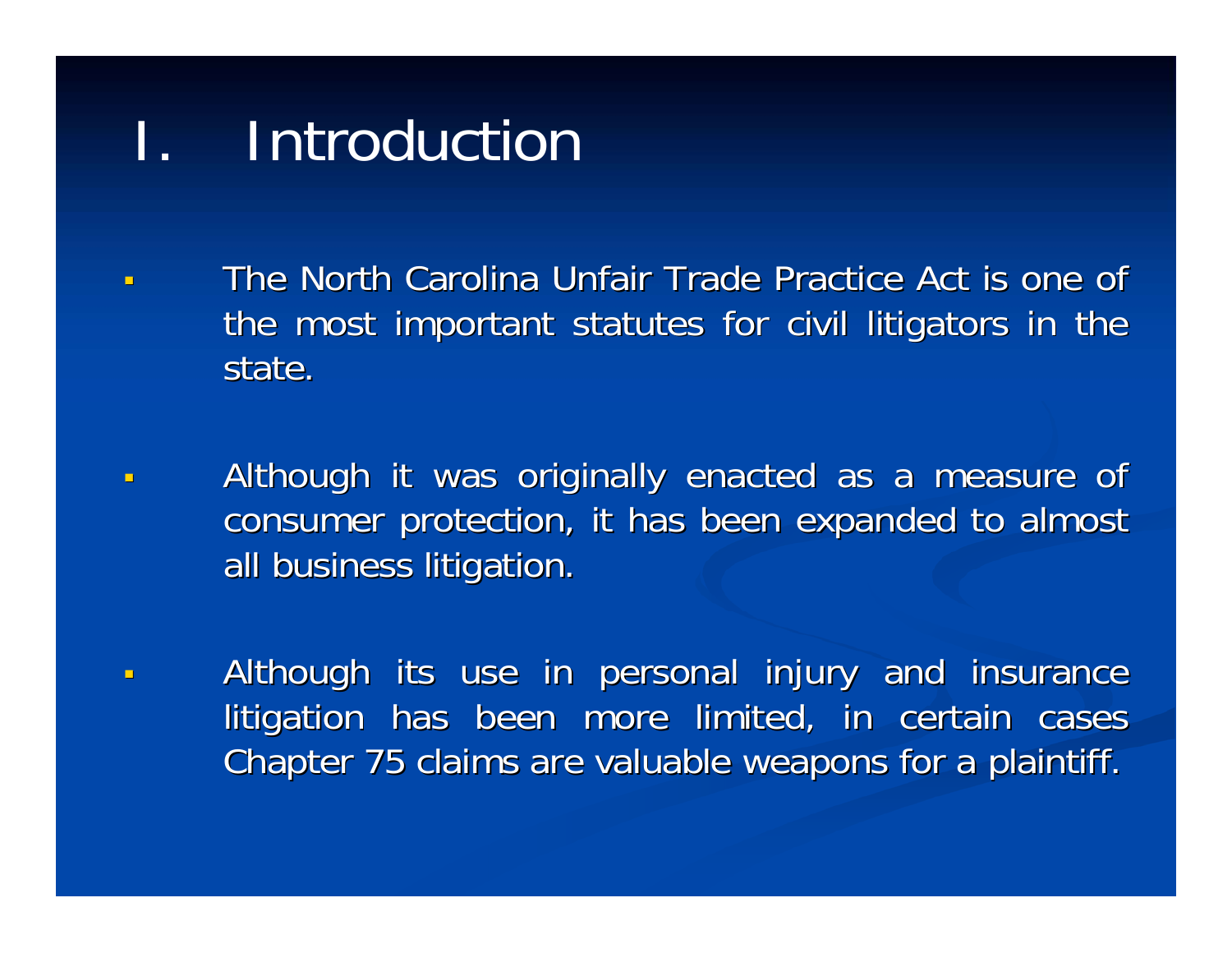#### Section 75-1.1.

- $\mathbf{r}$ The text of 75-1.1 defines the types of activity that are unlawful under Chapter 75.
- $\mathbf{u}$  . "Unfair methods of competition in or affecting commerce, and<br>unfair or deceptive practices in or affecting commerce are declared<br>unlawful.
- $\blacksquare$ The term "commerce" includes "all business activities, however denominated" other than "professional services rendered by a professional services rendered by a profession."
- $\blacksquare$ Also exempted are publishers, owners, agents or employees of any advertising medium that disseminates an advertisement where there was no knowledge by that owner or employee and no direct financial stake in the product or
- $\blacksquare$ The burden of proving either a § 75-1.1(b) or (c) exemption rests on the party claiming to be exempt.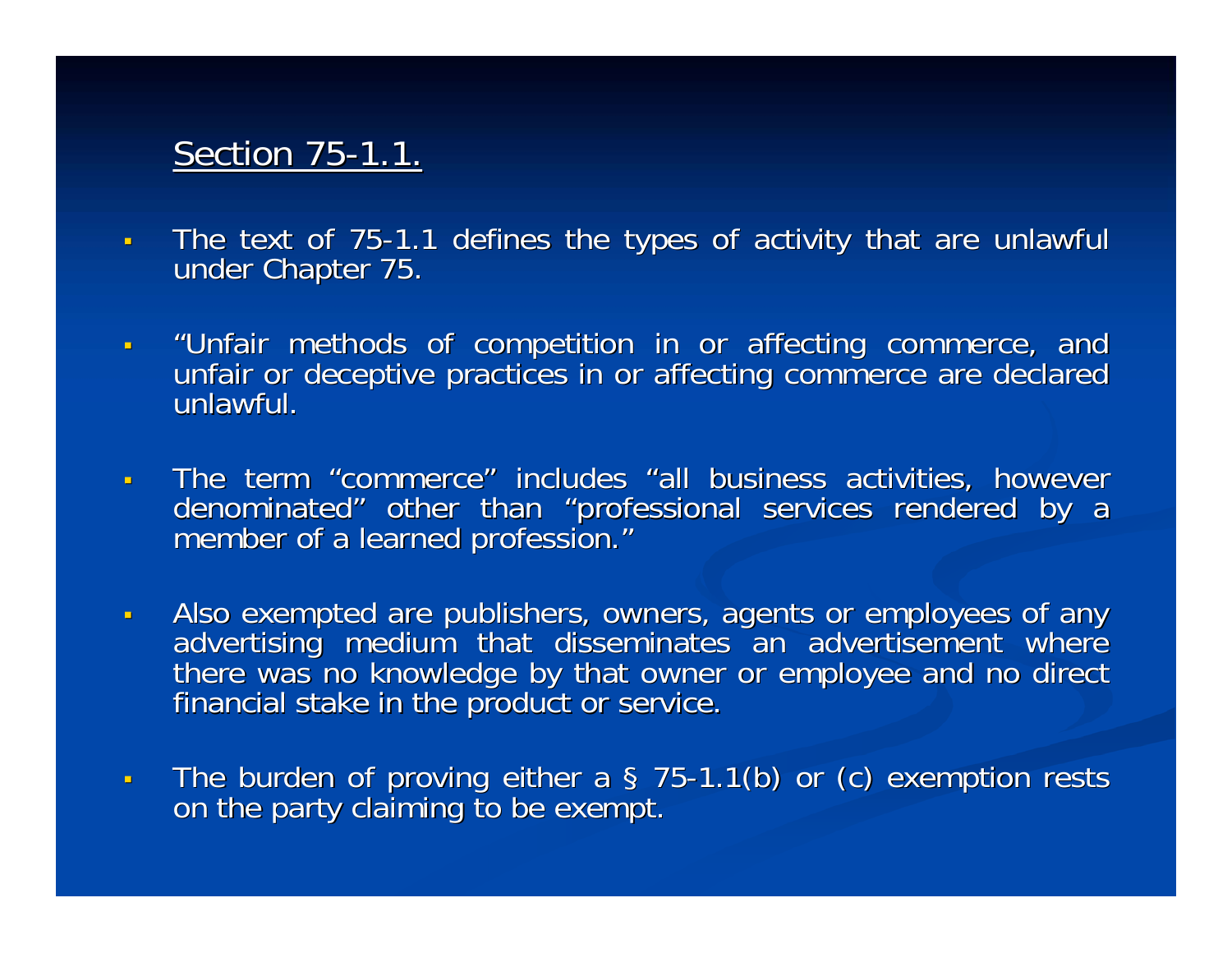### **B.** Section 75-16.

- $\mathbf{H}^{\mathrm{eff}}$ Section 75-16 of the Unfair Trade Practice Act grants a<br>private right of action to those harmed by acts<br>unlawful under § 75-1.1.
- $\blacksquare$ If any person shall be injured or the business of any<br>person, firm, or corporation shall be broken up,<br>destroyed, or injured by reason of any act or thing<br>done by any other person, firm or corporation in<br>violation of the p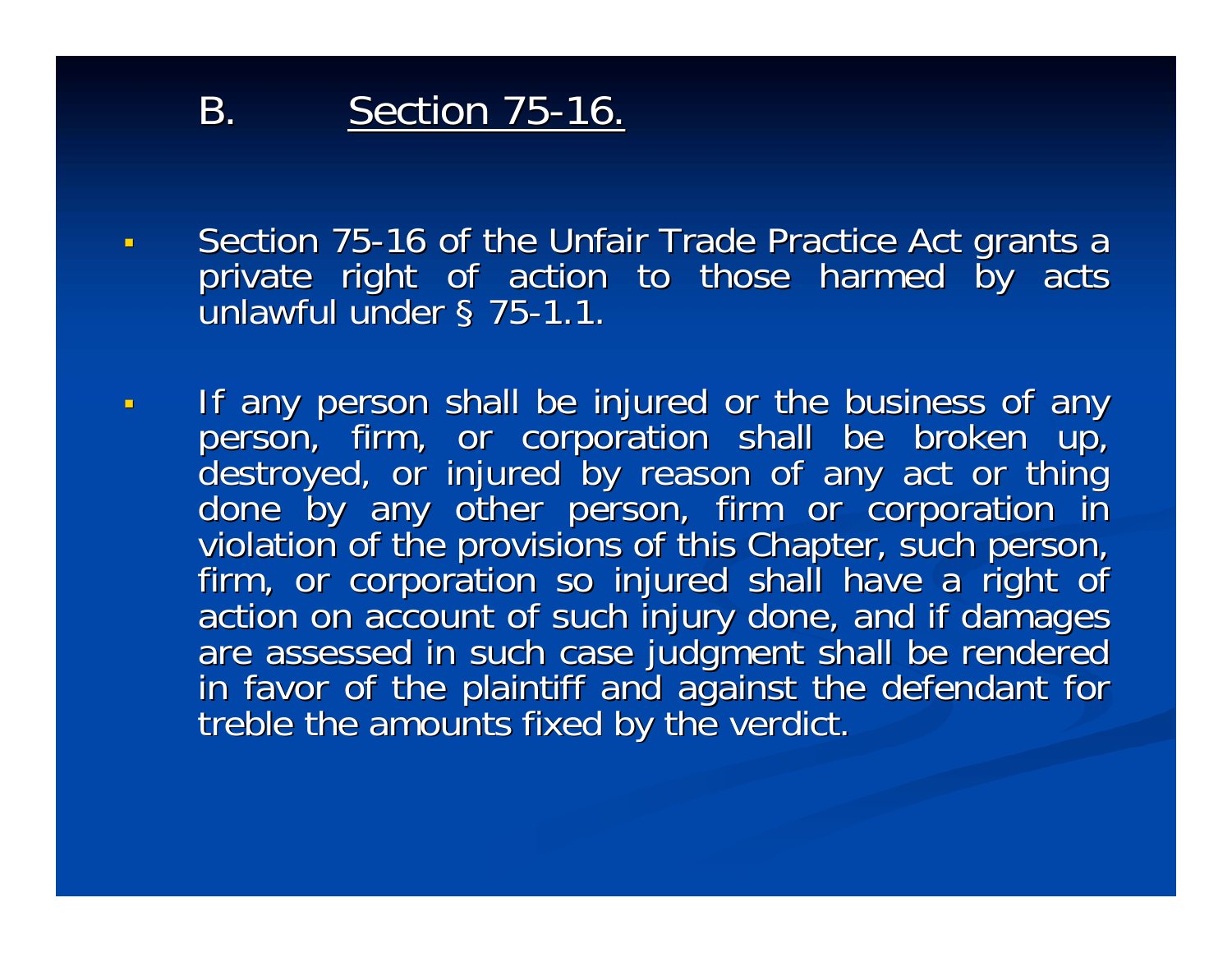In order to make a valid claim under § 75-16, the plaintiff must be able to show

(1) defendants committed an unfair or deceptive act or (1) defendants committed an unfair or deceptive act or practice;

(2) in or affecting commerce; and (2) in or affecting commerce; and

(3) that plaintiff was injured thereby."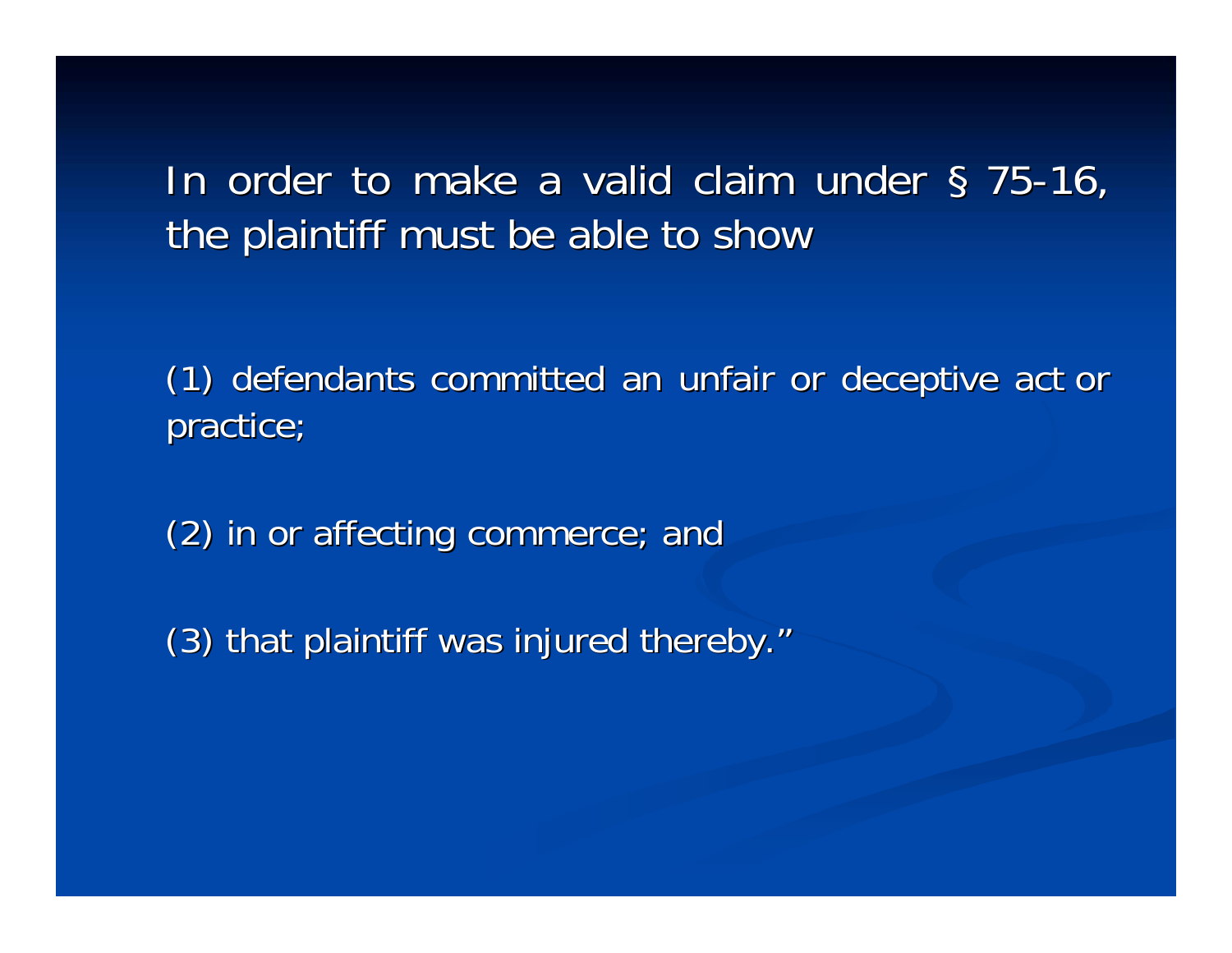- π The statute is not entirely punitive in nature, "in that it clearly serves as a deterrent to future violations."
- π - However, "it is also remedial for other reasons, among them the fact that it encourages private enforcement and the fact that it provides a remedy for aggrieved parties.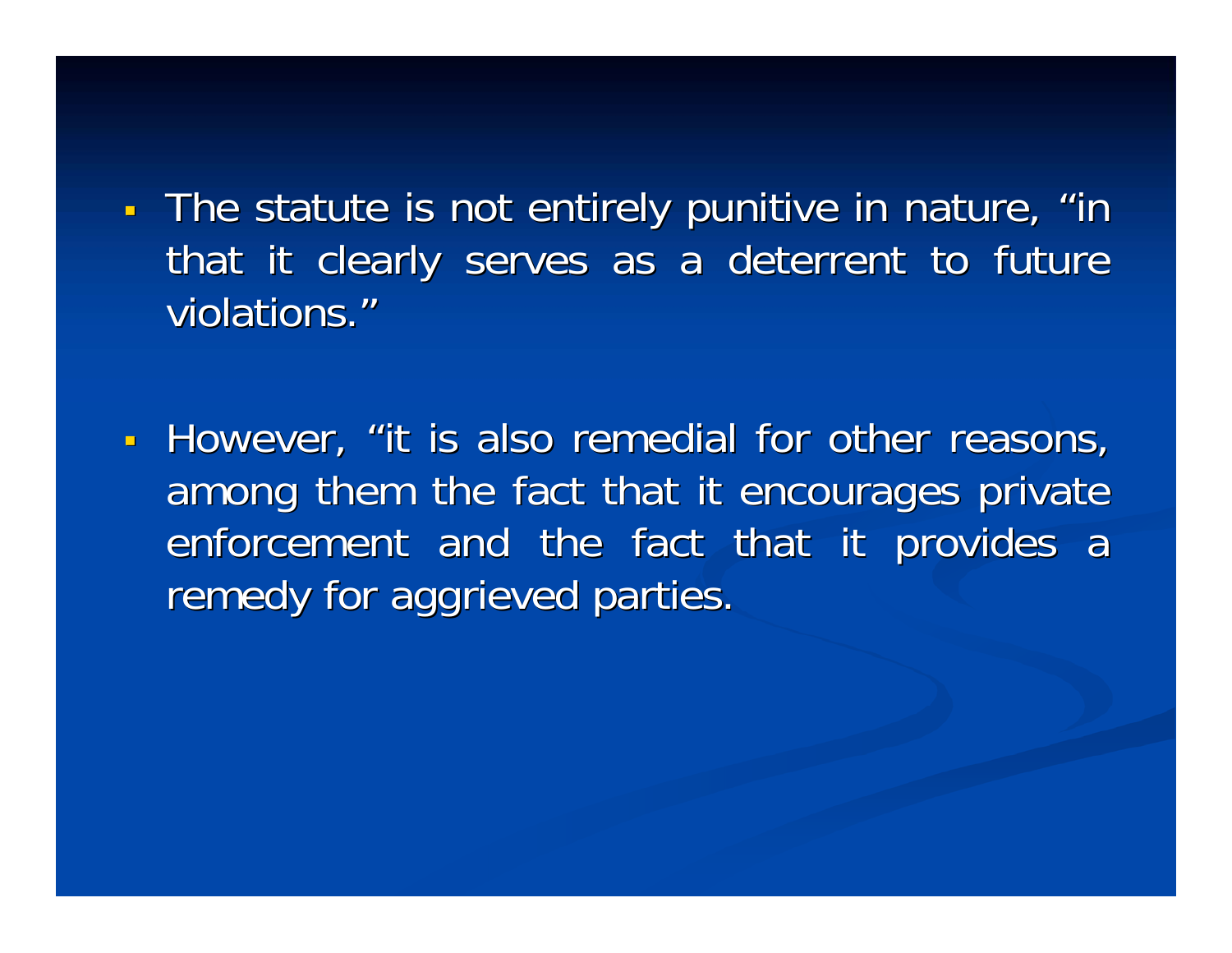### C. Section 75-16.1

- $\blacksquare$ A plaintiff who brings a successful claim under 75-16 may in some circumstances be awarded attorneys'<br>fees pursuant to § 75-16.1(1).
- $\blacksquare$ The award is dependent upon a finding by the trial<br>judge that that "[t]he party charged with the violation<br>has willfully engaged in the act or practice, and there<br>was an unwarranted refusal by such party to fully<br>resolve t suit."
- $\blacksquare$ The purpose of the trebled damages and award of<br>attorneys' fees "were to encourage private<br>enforcement in the marketplace and to make the<br>bringing of such a suit more economically feasible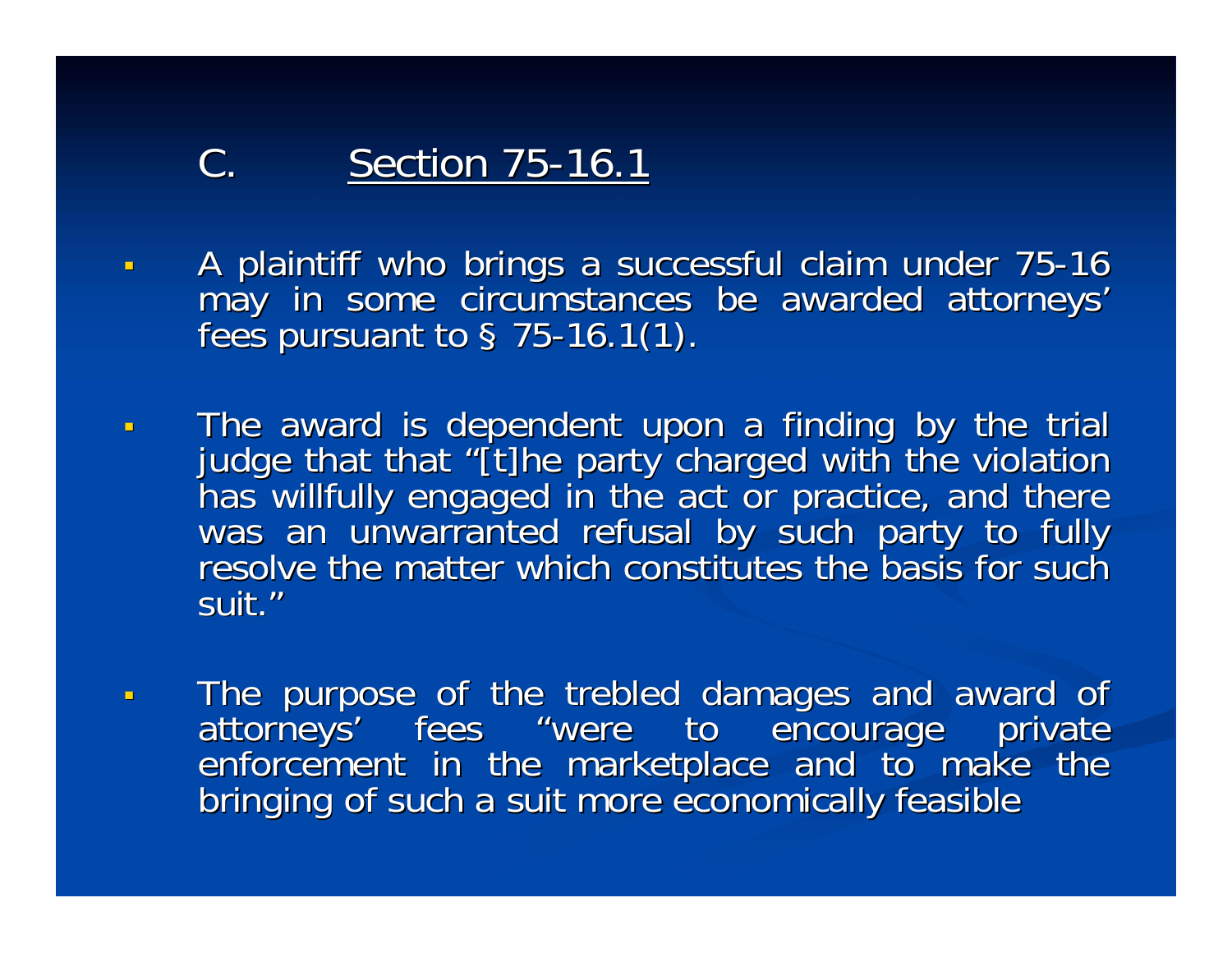### D. Section 75-16.2.

 $\blacksquare$ The statute of limitations for a Chapter 75 claim is governed by § 75-16.2. Under this Section, "any civil action . . . to enforce the provisions [of Chapter 75] shall be barred unless commenced within four years after the cause of action accrues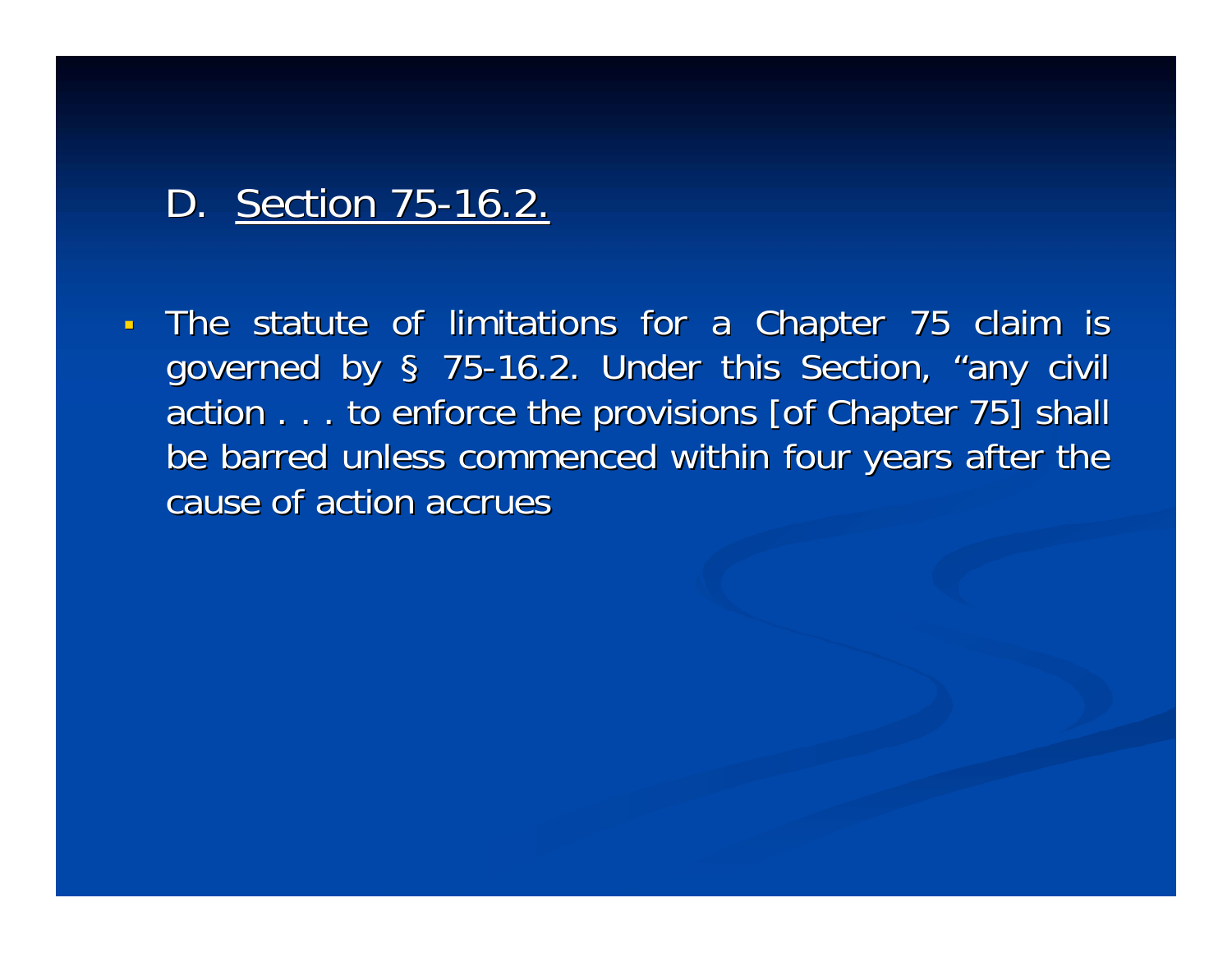- Section § 75-16.2 in the insurance setting was heavily discussed in a recent North Carolina Court of Appeals case, Piles v. Allstate<br>Ins. Co.
- The case revolved around the alleged forging of the plaintiff's<br>signature on a selection/rejection form for<br>uninsured/underinsured motorist coverage, purportedly denying coverage.
- Although the alleged forgery took place in 1998, the Court of Appeals overturned the trial court's dismissal of the complaint due to the running of the statute of limitations. The wreck which caused her injuries took pla
- She was denied coverage under the insurance in November of 2004. Judge Wynn, writing for the Court, stated that her claims<br>for "unfair and deceptive trade practices are premised at least in part on Allstate Insurance's actions in response to the claim she<br>filed for UIM insurance. As such they accrued in November<br>2004, when she was denied UIM coverage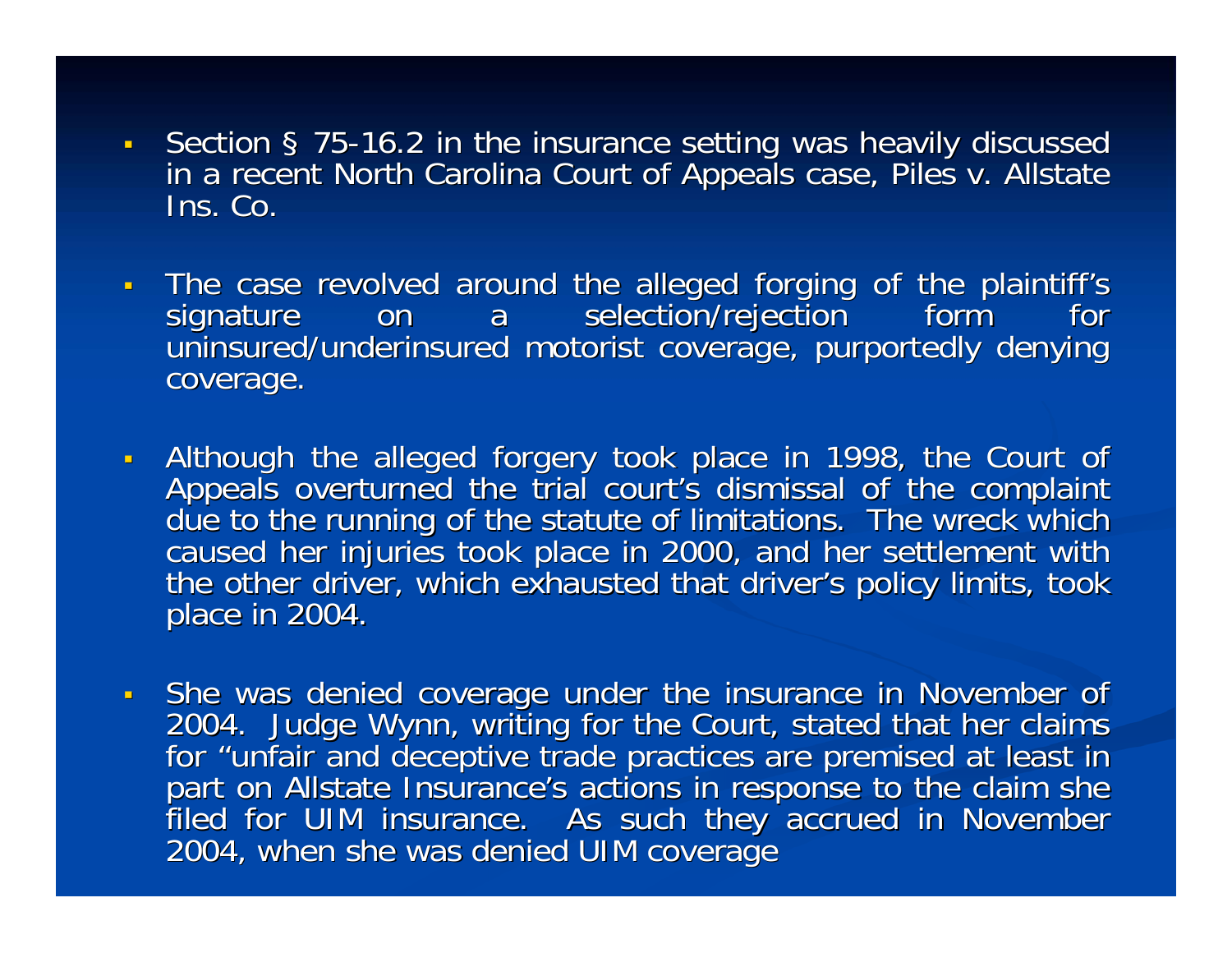- Accordingly, under Piles, claims for unfair and deceptive trade practices arising out of the wrongful denial of<br>insurance coverage accrue at the date of denial, as<br>opposed to the date of the underlying fraudulent or<br>wrongful act that created the purported grounds for<br>denial. Howe negligence sooner through reasonable diligence, and<br>find that the claim is time barred, if reasonable diligence<br>would have led to discovery prior to four years before<br>the action was filed.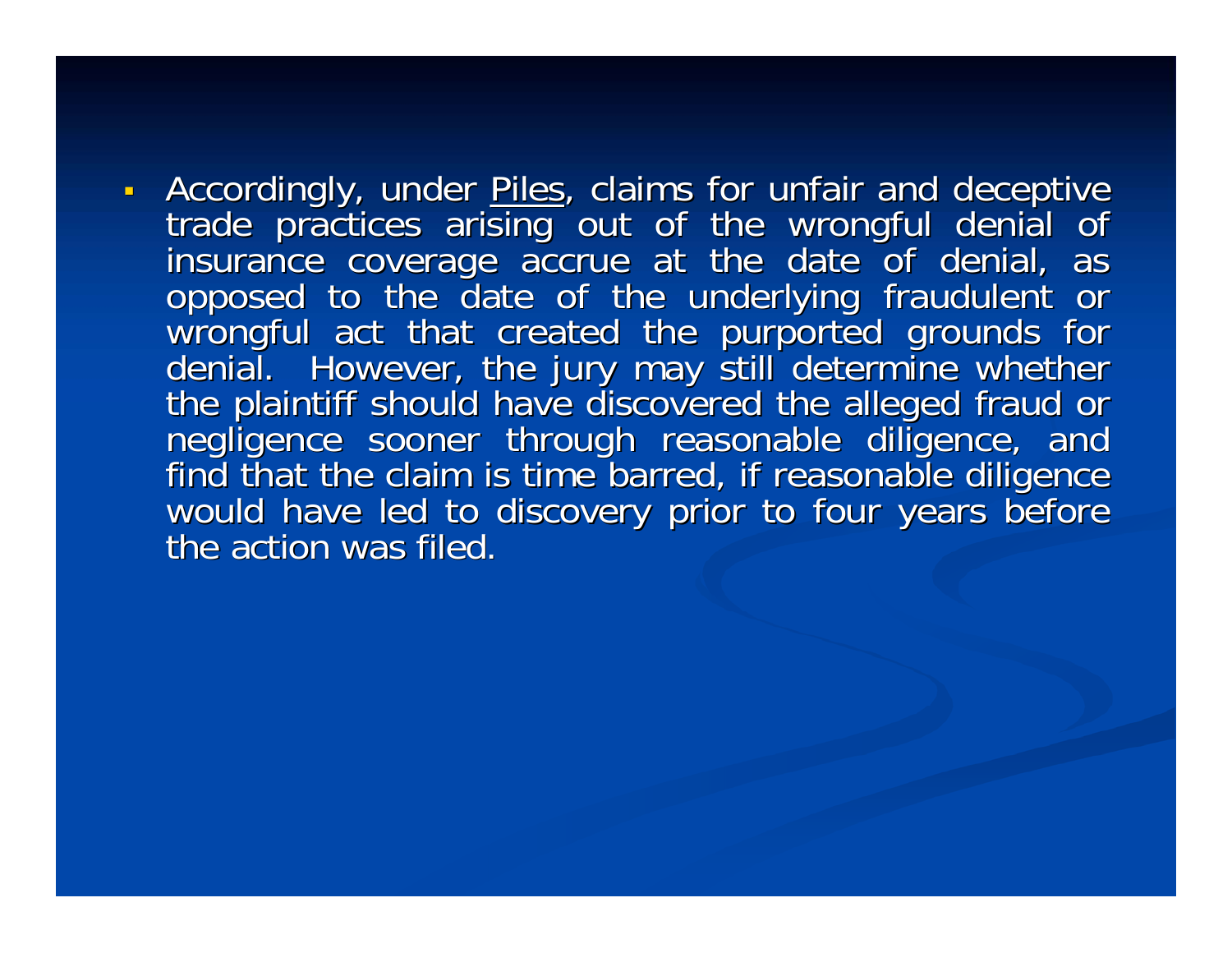#### III. LITIGATING UNFAIR TRADE PRACTICE CLAIMS LITIGATING UNFAIR TRADE PRACTICE CLAIMS

 $\blacksquare$ Under certain circumstances, Chapter 75 may be used in claims for personal injury. They can be brought for the underlying injury, as well as for fraudulent or unfair acts by an insurer in processing a personal injury claim.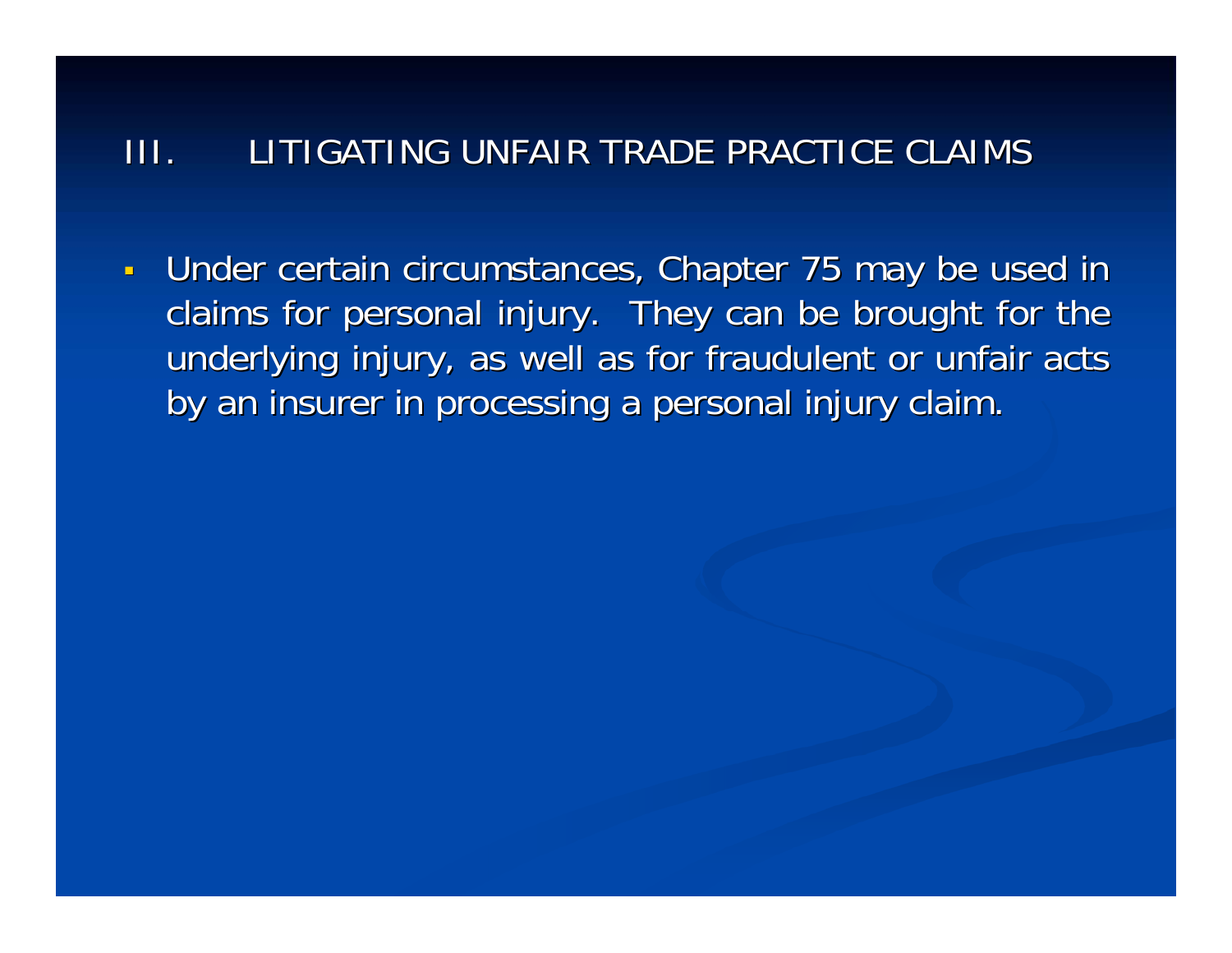## Utilizing Chapter 75 in personal injury claims.

- п In certain situations, a Chapter 75 claim is applicable under<br>personal injury settings. There are several benefits to the use<br>of such a claim, where appropriate, by a plaintiff, including the<br>fact that contributory neglige
- ▁ See Concrete Serv. Corp. v. Inv. Group, Inc., 79 N.C. App. 678,<br>685, 340 S.E.2d 755, 760 (1986) ("An action for unfair or deceptive acts or practices is *sui generis*. The legislation<br>creating these actions expanded existing common law remedies.<br>Therefore traditional common law defenses such as contributory negligence or good faith are not relevant."); Winston Realty, 70 negligence or good faith are not relevant."); <u>Winston Realty,</u> 70<br>N.C. App. at 381, 320 S.E.2d at 290 (...the Legislature did not N.C. App. at 381, 320 S.E.2d at 290 (...the Legislature did not<br>intend for violations of this Chapter to go unpunished upon a<br>showing of contributory negligence. If unfair trade practitioners<br>could escape liability upon sh ")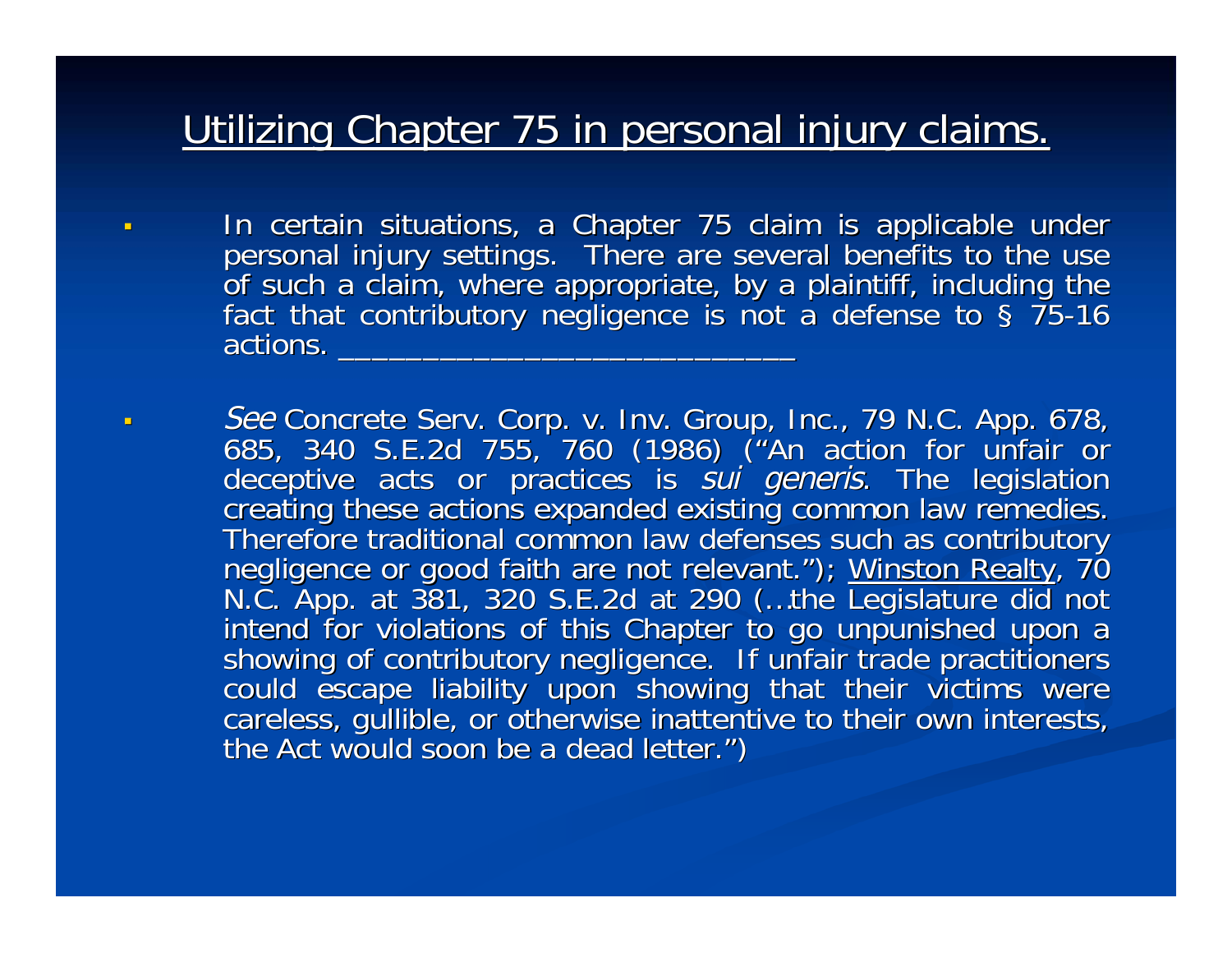## i. Unfair or deceptive act or practice

There is no precise definition of what constitutes an "unfair act or practice" under North Carolina law. However, whether or not an act is unfair is a matter of<br>law for the court to determine, guided by the facts as found by the jury. Generally, an act or practice is<br>unfair under § 75-1.1 if it "offends established public policy as well as when the practice is immoral, unethical, oppressive, unscrupulous, or substantially injurious to consumers. Alternatively, a party is guilty of an unfair act or practice when it engages in conduct which a or position."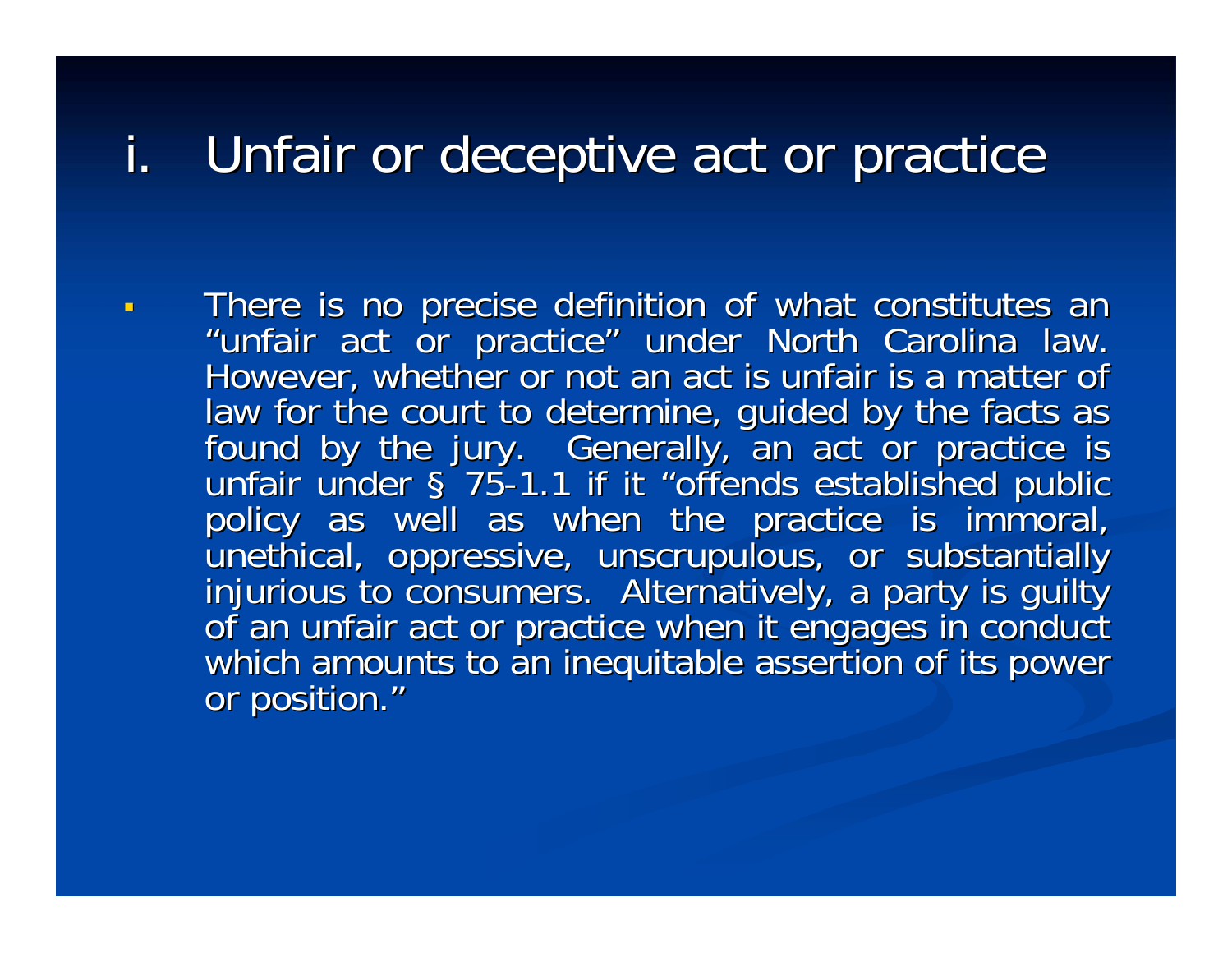- As regards deceptive conduct, an act is deceptive under the statute if the act or practice "possessed the tendency or capacity to mislead<br>or created the likelihood of deception." "It is not "" "It is not necessary for the plaintiff to show fraud, bad<br>faith, deliberate or knowing acts of deception, or<br>actual deception." Further, "[w]ords or phrases, actual deception." Further, "[w]ords or phrases,<br>though literally true, may still be deceptive." though literally true, may still be deceptive."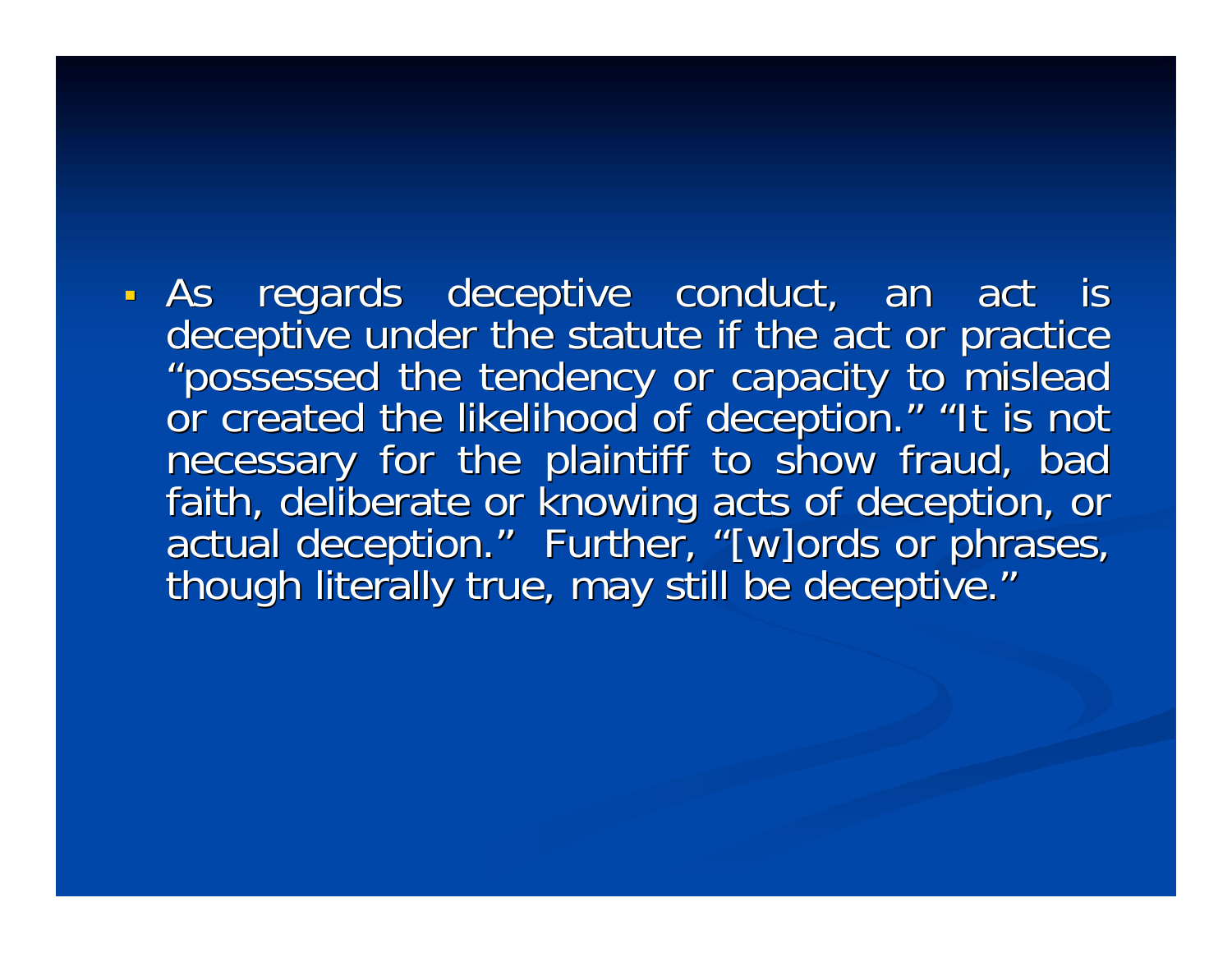- Certain specific acts that may be implicated in a personal injury action could be false or misleading advertising, especially of the safety benefits of a product, Howerton v. Arai Helmet, 358 N.C. 440, 597 S.E.2d 674 (2004).
- Nondisclosure of a reputation for poor or unsafe work by an independent contractor or subcontractor used by the<br>defendant. See South Atl. Partnership of Tenn., L.P. v.<br>Reese, 284 F.3d 518 (4th Cir. 2002) (limited partner's<br>nondisclosure to partnership of subcontractor's<br>reputati
- The use of the UDTPA in these situations would allow the plaintiff to avoid problems involving common law<br>defenses such as contributory negligence, and, in the<br>latter case, could provide the plaintiff with the means of<br>showing direct liability on the part of the independent contractor's principal, where the principal's vicarious liability is difficult to prove.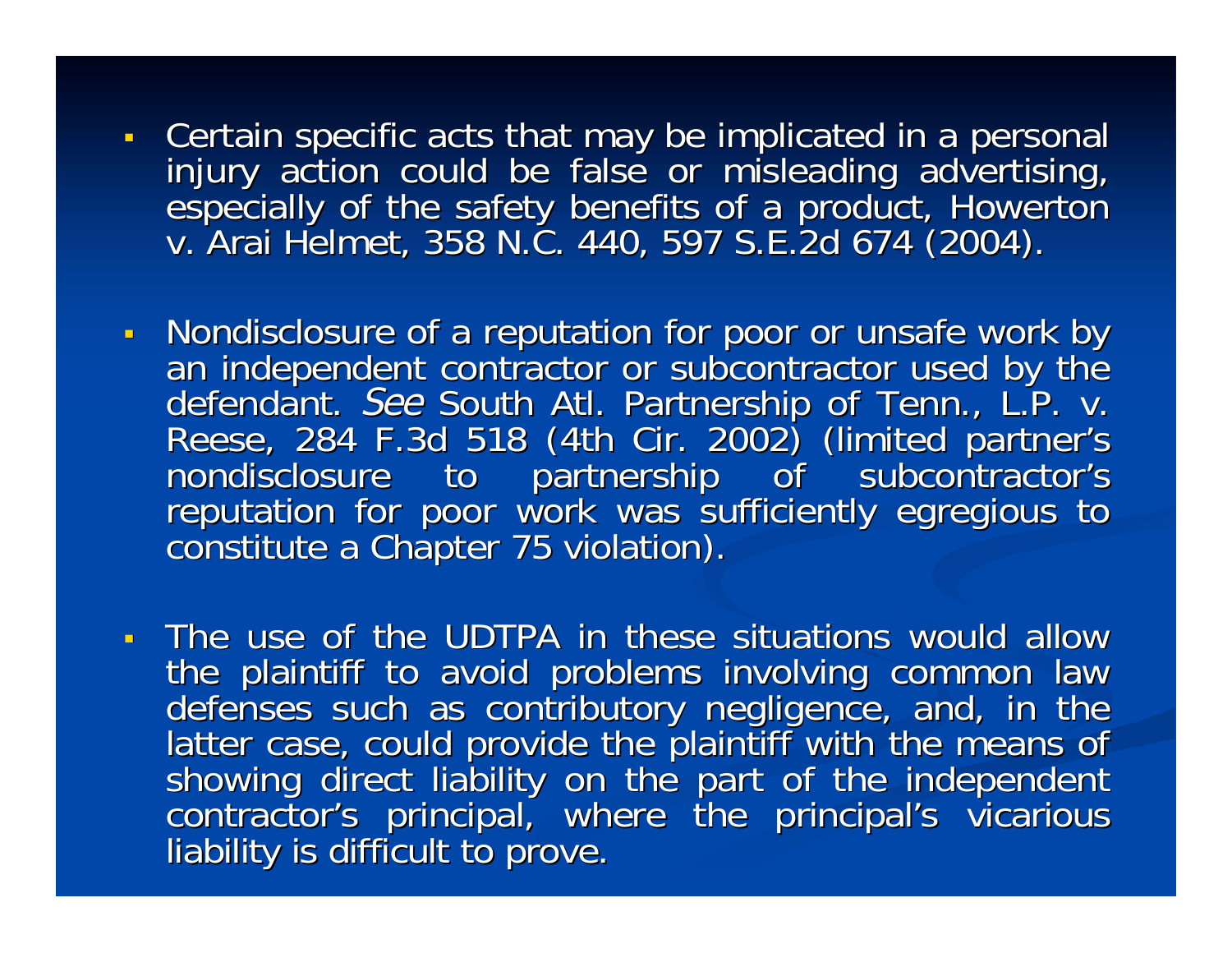# ii. In or affecting commerce

- u North Carolina courts have generally given an expansive interpretation of what constitutes acts or practices "in or affecting commerce" that would lead to liability under the Act. The only statutory restraint is that the act or practice constitutes a "business activity", and that it not consist of professional services rendered by a member of a learned profession.
- $\blacksquare$ "Business activities is a term which connotes the manner in which businesses conduct their regular, day to day activities, or affairs, such as the purchase and sale of goods, or whatever other activities the business regularly engages in and for which it is organized."
- $\blacksquare$ These acts tend to involve buyer and seller relationships, but "courts have also recognized actions based on other types of commercial relationships, including those outside of contract."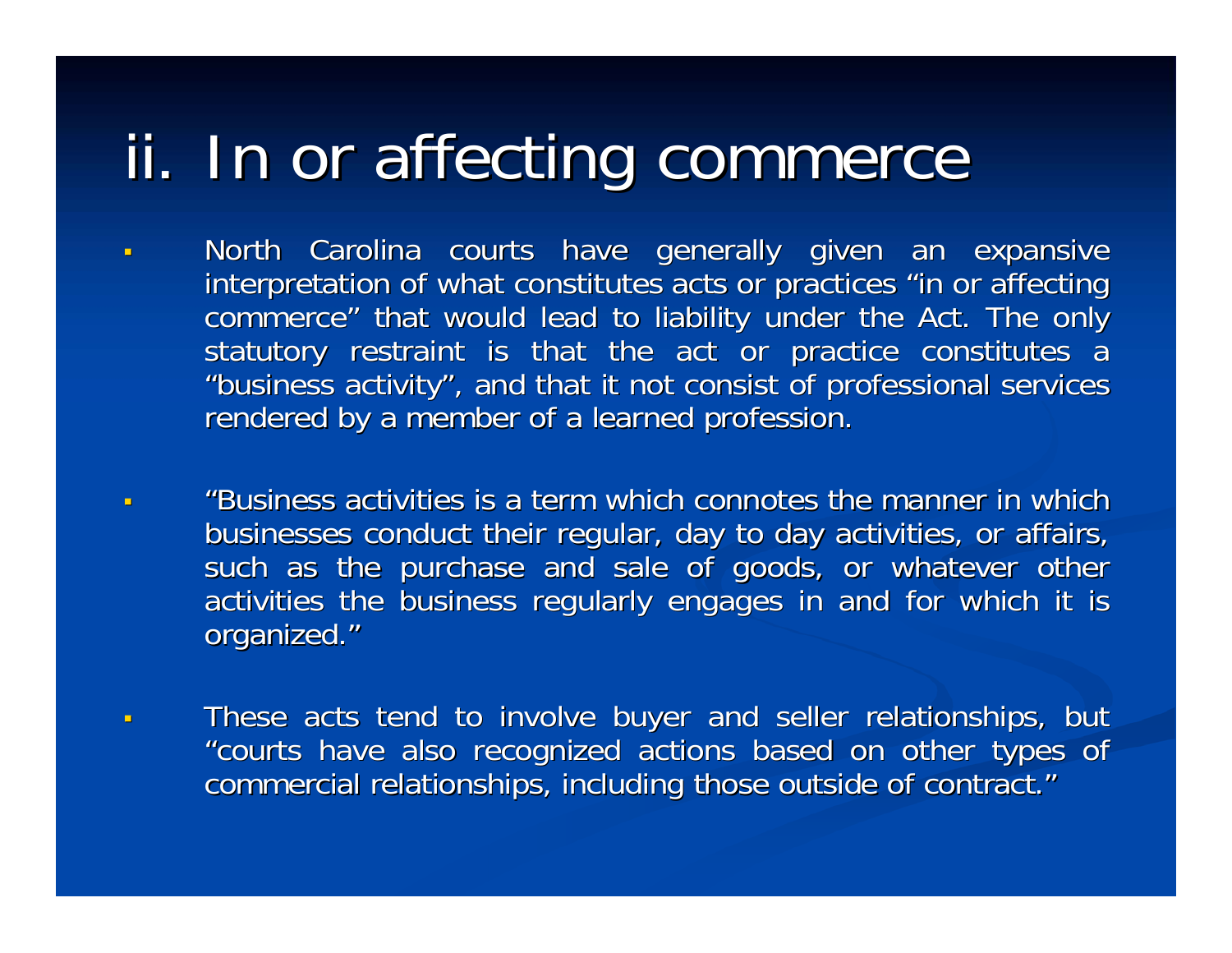I "Although this statutory definition of commerce is expansive, the Act is not intended to apply to all wrongs in a business setting."

It does not apply to employer-employee relationships, nor does it apply to the sale of securities.

 $\blacksquare$ Also, courts have held that the UDTPA has been preempted by federal law in certain circumstances.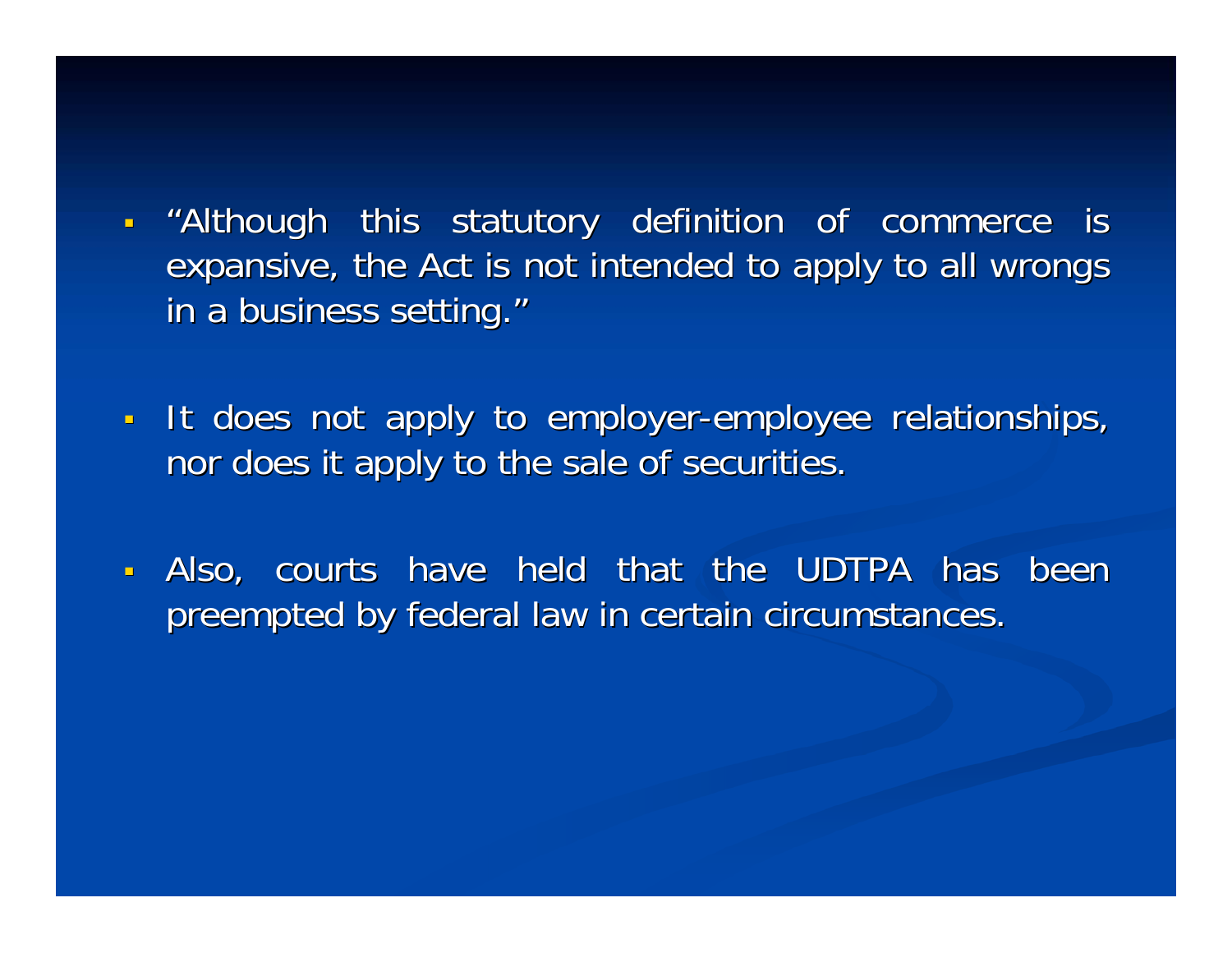## iii. The injury to the Plaintiff

- $\blacksquare$ The North Carolina Unfair Trade Practice Act does not disqualify personal injury actions from being brought disqualify personal injury actions from being brought
- $\blacksquare$ "If any person shall be injured . . ." N.C.G.S. § 75-16  $(2008)$ .
- $\blacksquare$ On the other hand, a similar statute in Oregon allows<br>for treble damage recovery of "any ascertainable loss for treble damage recovery of "any ascertainable loss<br>of money or property," thereby directly precluding the of money or property," thereby directly precluding the<br>recovery of personal injury damages in the language<br>of the statute itself. 0.R.S. § 646.638(1) (2008). Likewise, the Hawaii statute also limits damages<br>within the actual statutory language, allowing only someone "who is injured in . . . business or property"<br>to recover under the statute. H.R.S. § 480-13 (2008).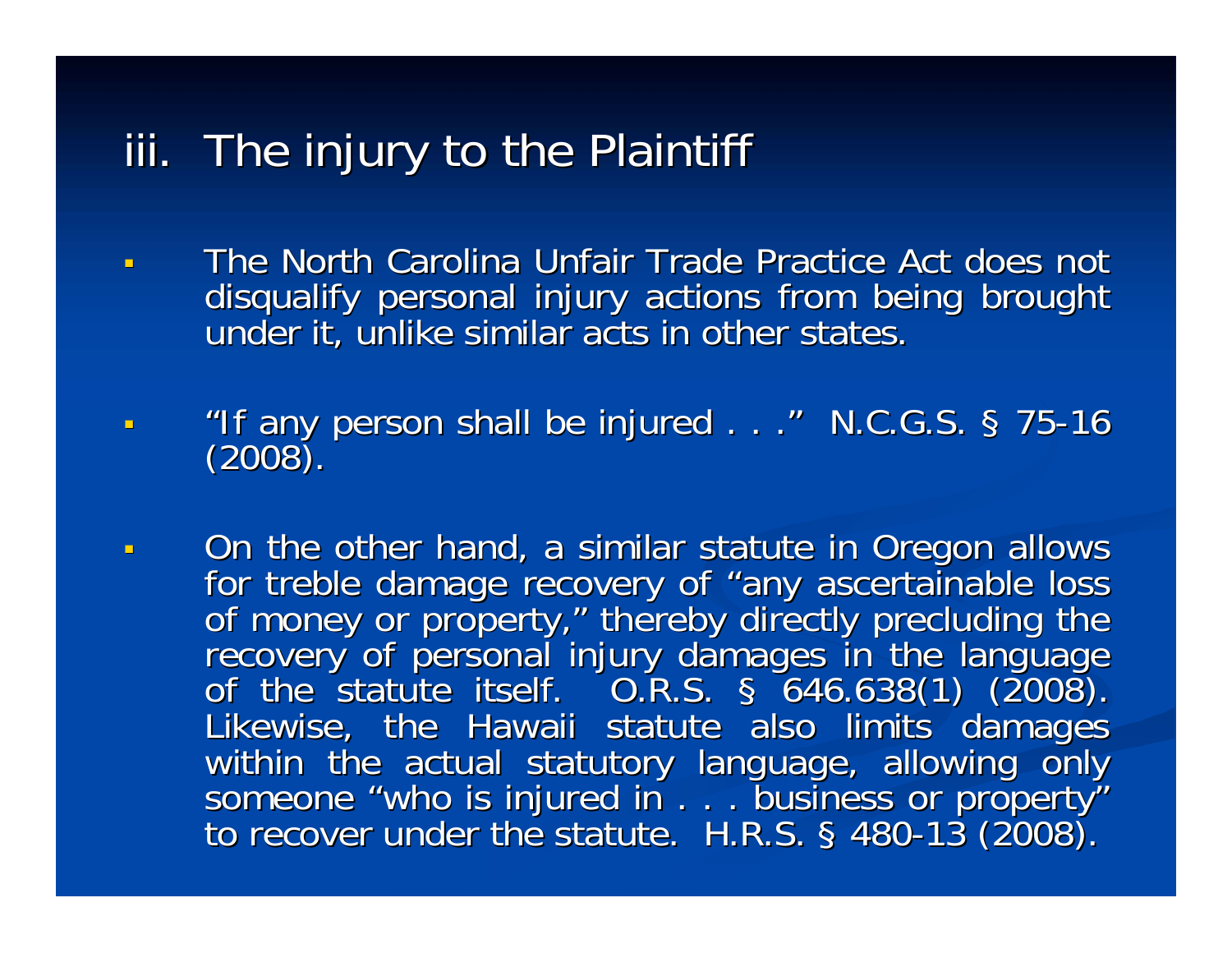- In <u>Howerton v. Arai Helmet, Ltd.</u>, the North Carolina **.** Supreme Court allowed recovery under Chapter 75 for personal injury.
- The plaintiff in Howerton was rendered a quadriplegic after falling from a motocross bike. Upon impact, the chin guard attached to his helmet broke free, pushing his chin into his chest, causing cervical fractures in the C5 and C6 vertebrae.
- Howerton brought suit against the manufacturer of the helmet for, among other claims, violation of § 75-1.1.<br>He claimed that the manufacturer "intentionally<br>disseminated false and misleading information concerning the safety of his helmet, which led him to<br>believe that the helmet provided superior protection<br>from injury and was 'the best in the market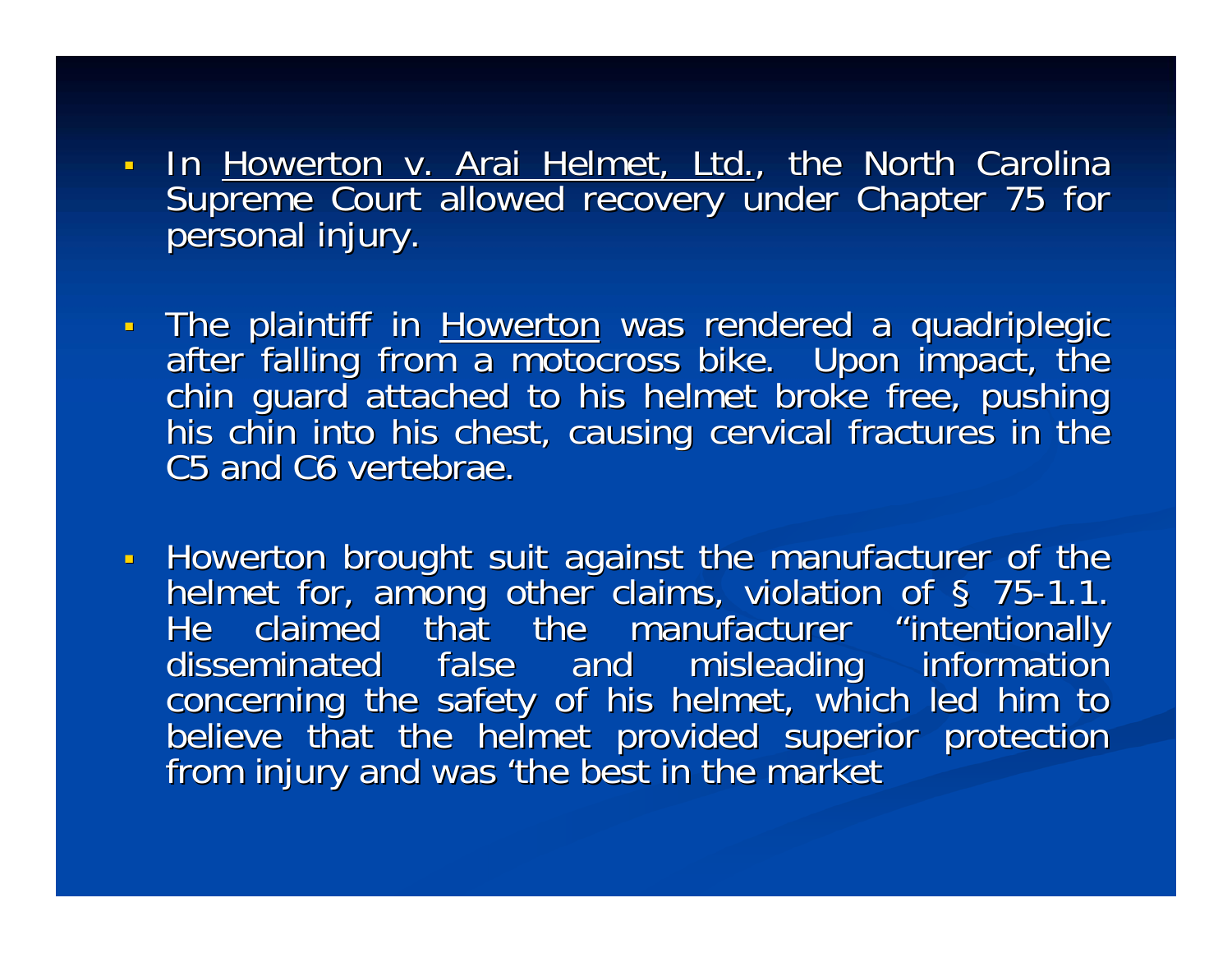- . The North Carolina Supreme Court overturned summary judgment for the defendant manufacturer, stating that<br>the advertisement and placement of a safety sticker on<br>the helmet could constitute an unfair act or practice, and<br>that the plaintiff's reliance on the statements concer
- Under the North Carolina UDTPA, there does not have to be a financial or business injury in order for the plaintiff<br>to recover. Recovery for injury to the person is<br>expressly allowed, where that personal injury was<br>proximately caused to the plaintiff by the unfair or<br>deceptive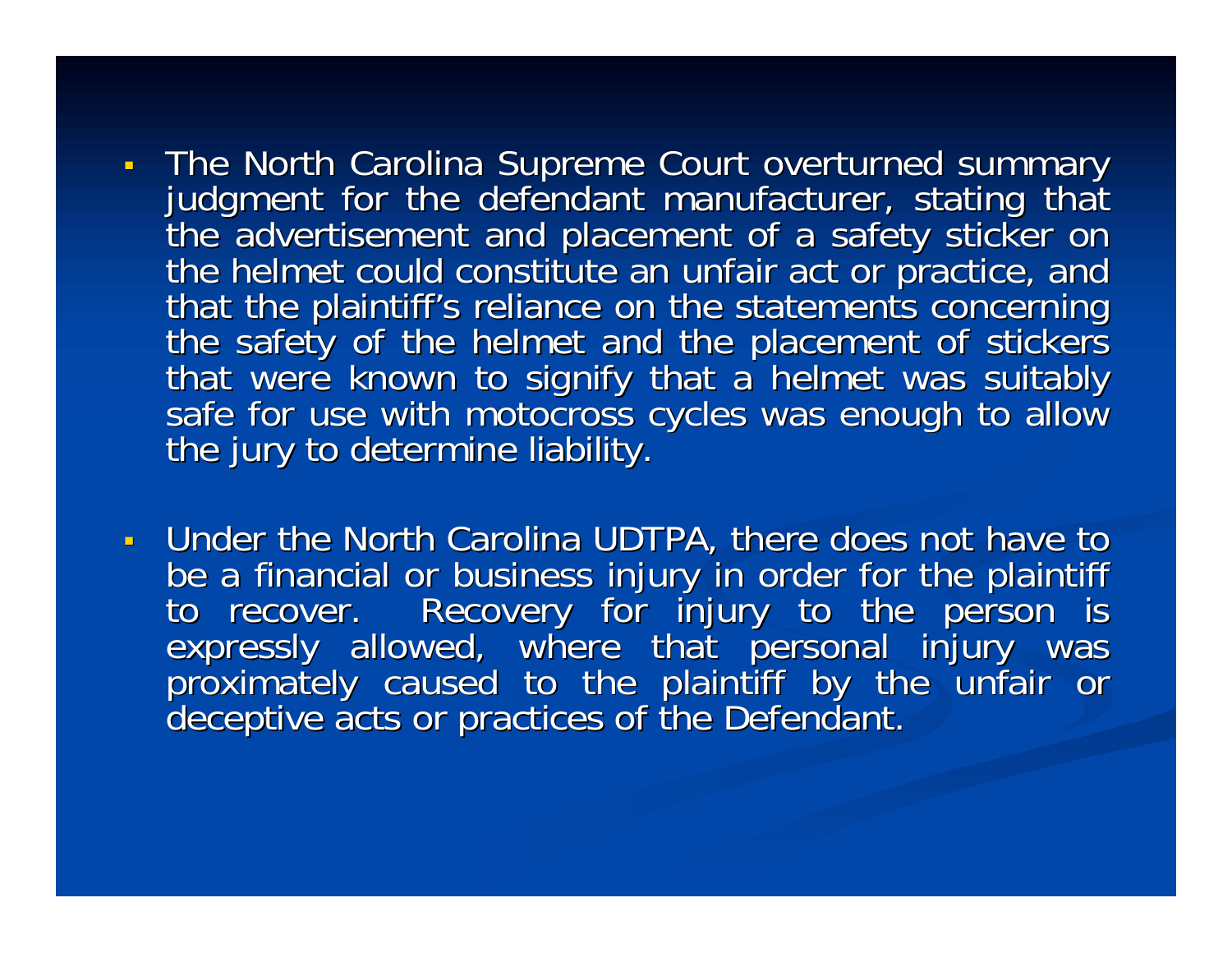- П Dellinger v. Pfizer 2006 U.S. Dist. LEXIS 96355, Western District of N.C., Statesville Division: Judge Richard Voorhees
- Summary: Dellinger suffered numerous injuries associated with "off label" use of Neurontin. Pfizer, Inc., and Parke-Davis had developed a well-designed and extensive scheme to promote Neurontin as an "offlabel" drug.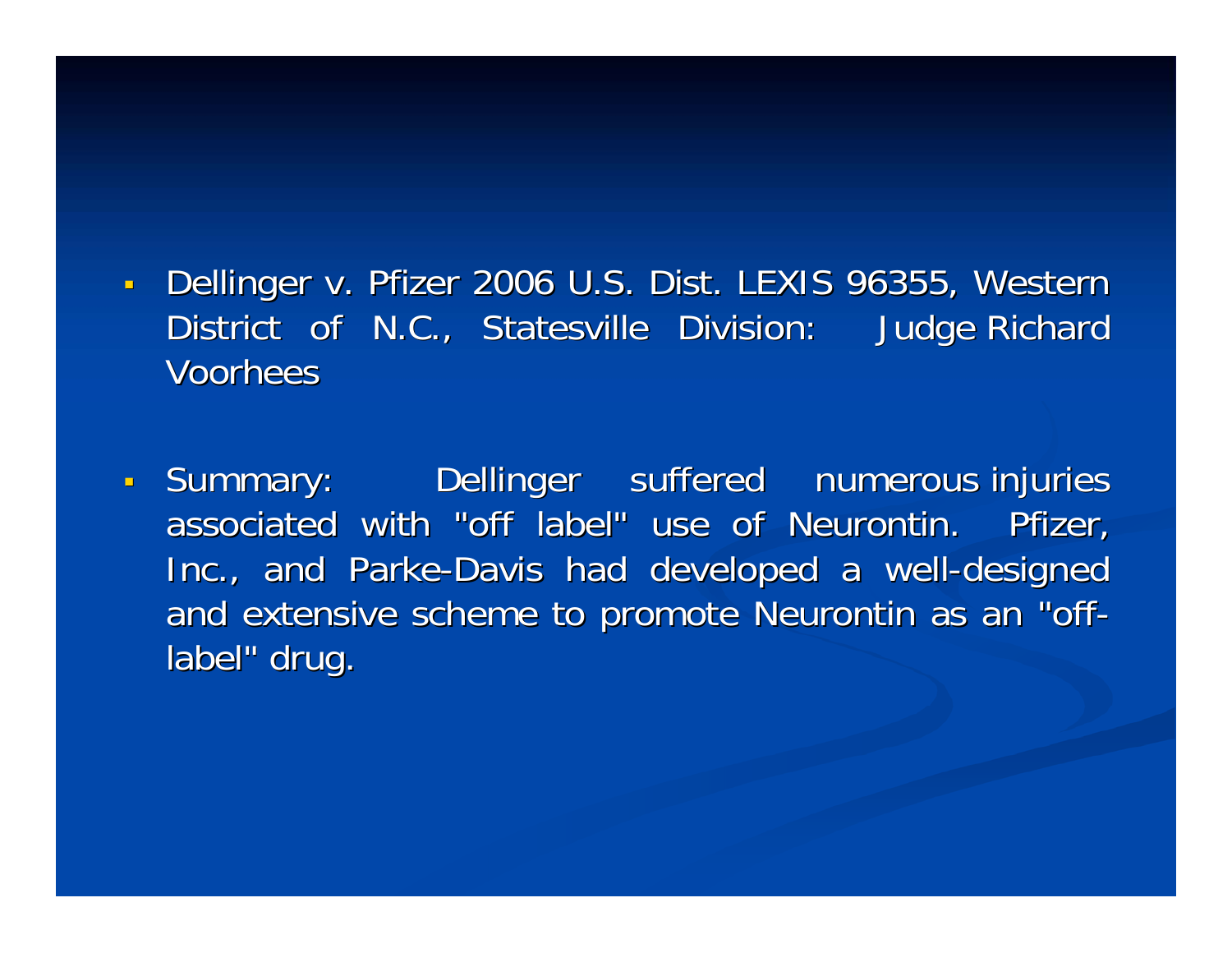- $\blacksquare$ Reportedly, the scheme involved Defendants' violations of<br>statutes and regulations that prohibit a manufacturer of<br>prescription drugs regulated by the FDA from promoting or<br>marketing the use of the drugs for purposes or in
- $\mathbf{u} \in \mathbb{R}^n$ More specifically, in order to increase the sale of Neurontin,<br>Defendants developed a strategy to take advantage of a<br>loophole in the law regarding "off-label" promotions by hiring<br>"medical liaisons." Allegedly, "medical l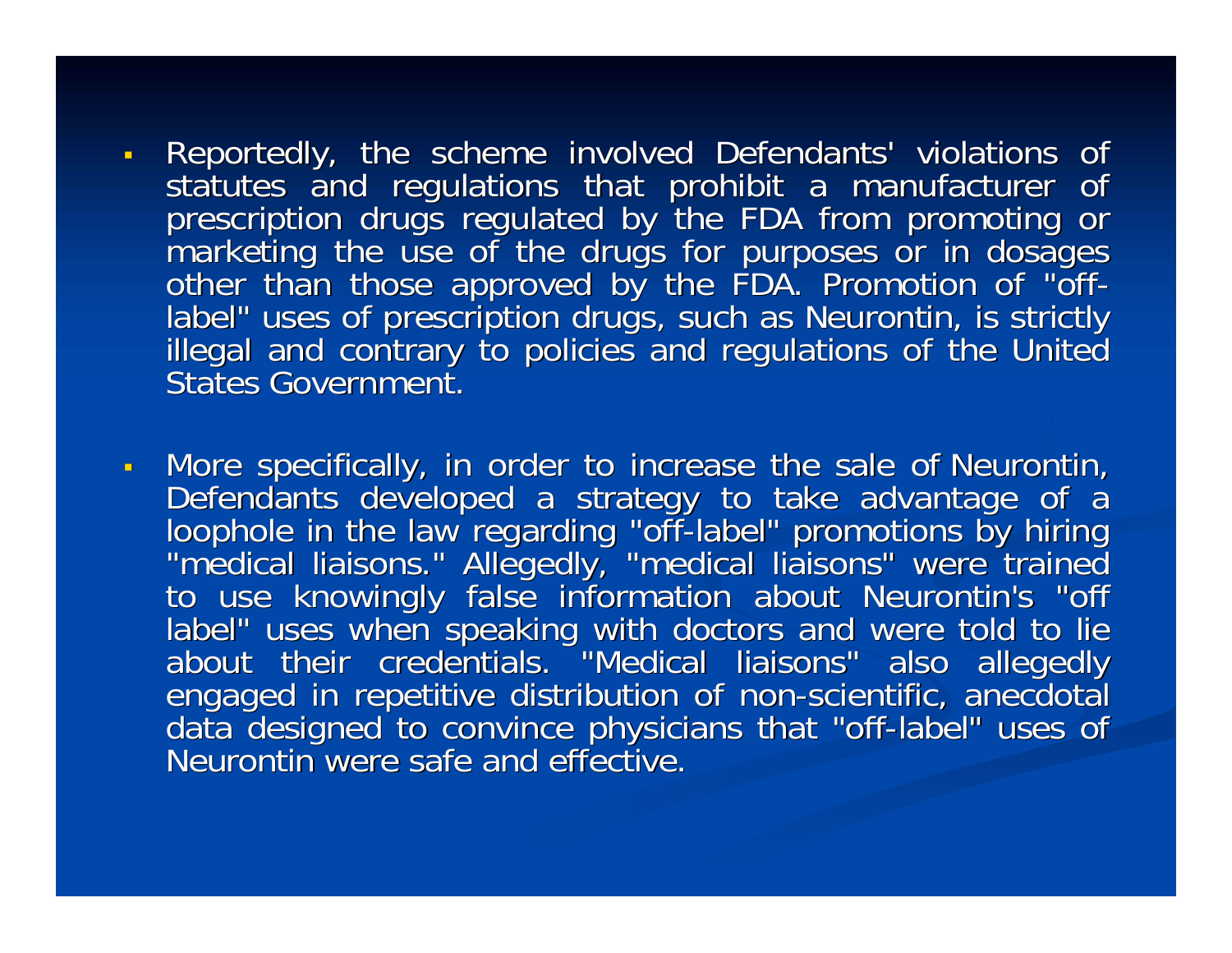**According to the Plaintiff, the key to selling Neurontin as** an "off-label" drug was misrepresentation in that the<br>fraudulent promotional scheme by Parke-Davis corrupted<br>the information process relied upon by doctors in their<br>medical decisions.

**Plaintiff further contends that no valid scientific evidence** supports the contention that Neurontin is safe and<br>effective for pain or other "off-label" uses. In fact, Parke-<br>Davis is currently conducting actual legitimate trials<br>investigating the use of Neurontin for relief of certa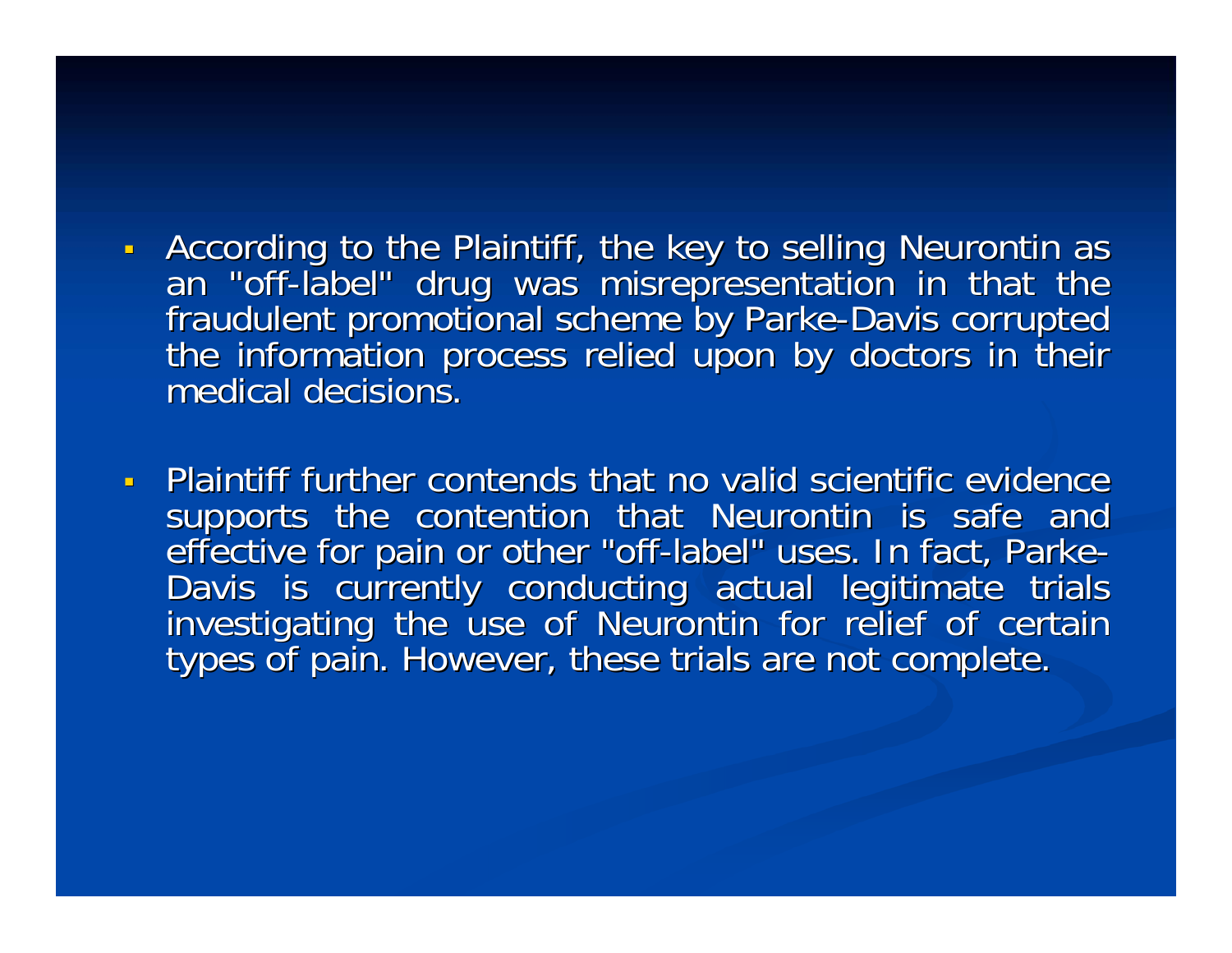- Defendants filed a Motion for Summary Judgment as to the claim for unfair and deceptive trade practices,<br>contending that it did not cover personal injury claims.<br>The trial Court stated:
- Defendants contend the Court should dismiss Plaintiffs claim of unfair and deceptive trade practices.on-the<br>grounds that the statute does not provide redress for<br>consumers' personal injury damages.In-response,<br>Plaintiff contends that an action for unfair-and deceptive practices is its own separate and discrete<br>statutory action and is, therefore, *sui generis.*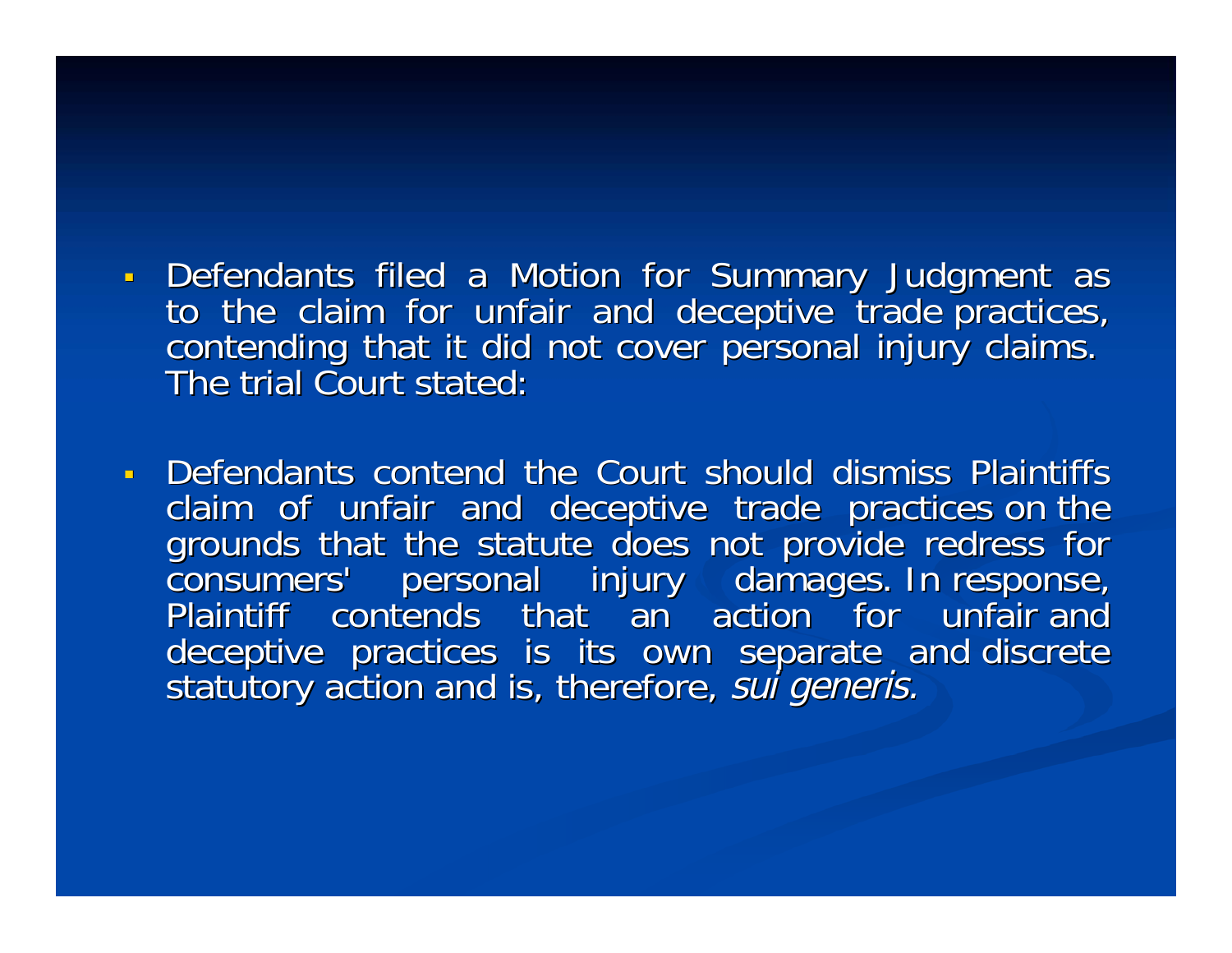If As an initial matter, the Court is not convinced that Plaintiff has no "economic injury." Defendants posit that<br>Plaintiff has "no out-of-pocket loss relating to the cost of<br>the drug or any other consumer injury." Defendants'<br>argument relies in part on the fact that Plaintiff any of the costs associated with his illness. However, in evaluating whether Plaintiffs action is cognizable (as opposed to the calculation of a monetary damages award), the Court considers the *existence* of Plaintiffs da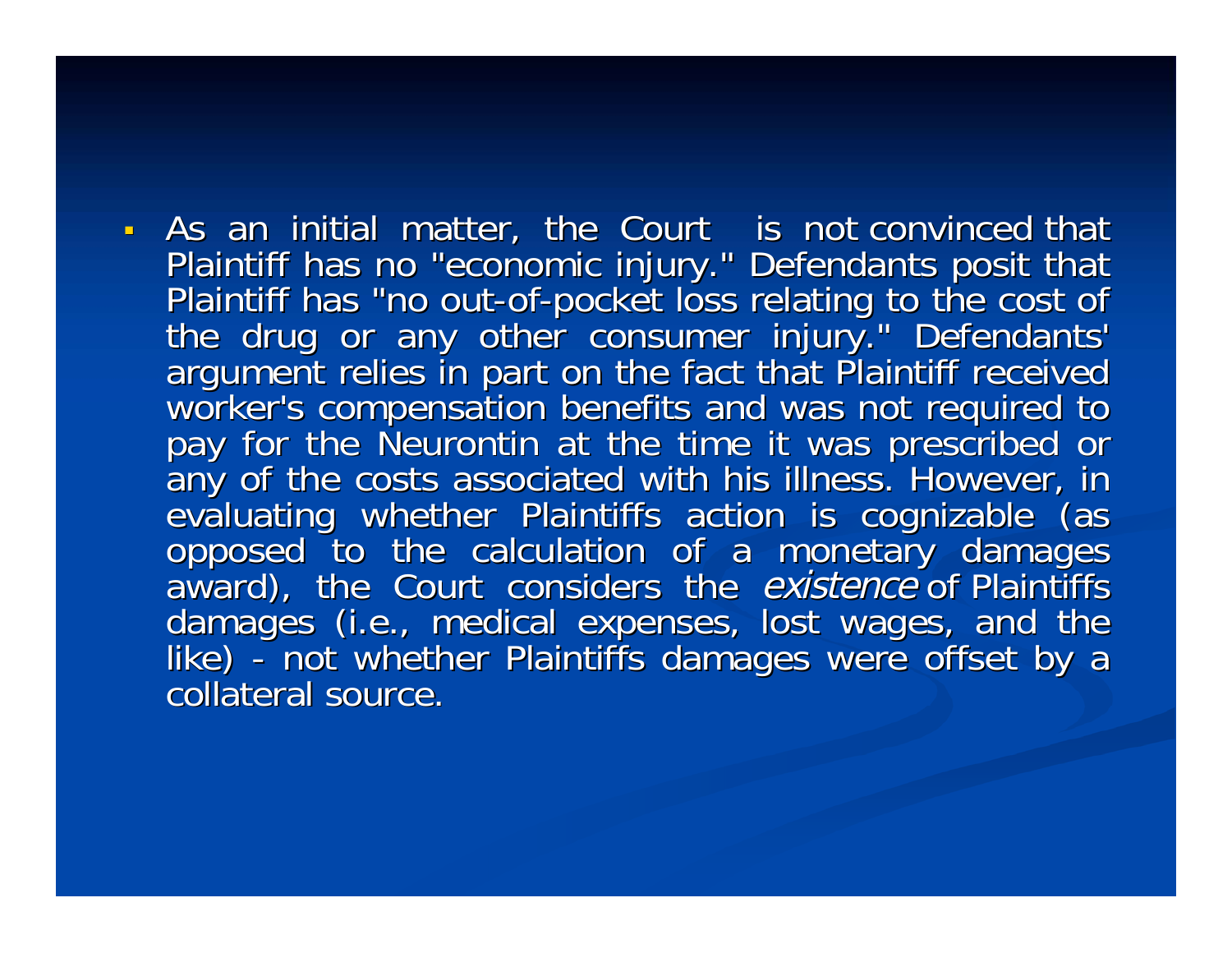- ٦ Secondly, <u>N.C. Gen. Stat. § 75-16</u> fails to include or<br>exclude specific types of injuries giving rise to a cause of<br>action under the statute. <u>Section 75-16</u> provides a cause<br>of action:
- н Filar any person shall be injured or the business of any<br>person, firm or corporation shall be broken up,<br>destroyed *or injured by reason of any act or thing done*<br>by any other person,  $[^*14]$  firm or corporation in<br>violat …" *Id.* Section 75-<u>16</u> does not support Defendants' position.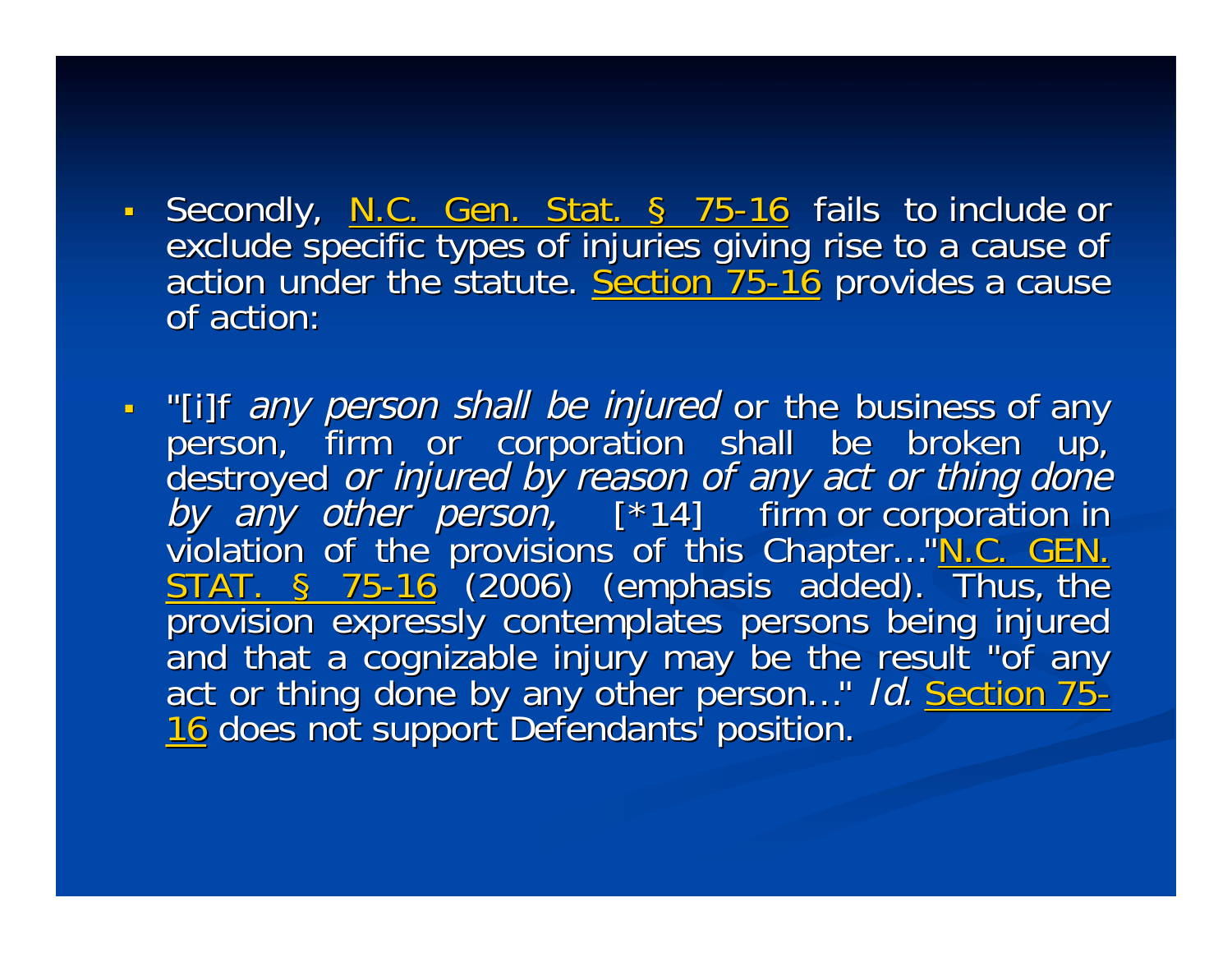- Notwithstanding the statute, Defendants argue that "the Notwithstanding the statute, Detendants argue that the<br>UDTPA nowhere provides for the recovery of damages<br>resulting from a claim of personal injury," due to the<br>Act's treble damages provision and the lack of case law<br>addre Plaintiffs breach of warranty and product liability claims<br>were time-barred by the time Plaintiff discovered the<br>alleged fraudulent scheme and are, therefore, ineffective<br>remedies. According to North Carolina case-law, suc gaps in the consumer protection laws are precisely what<br>the UDTPA contemplated.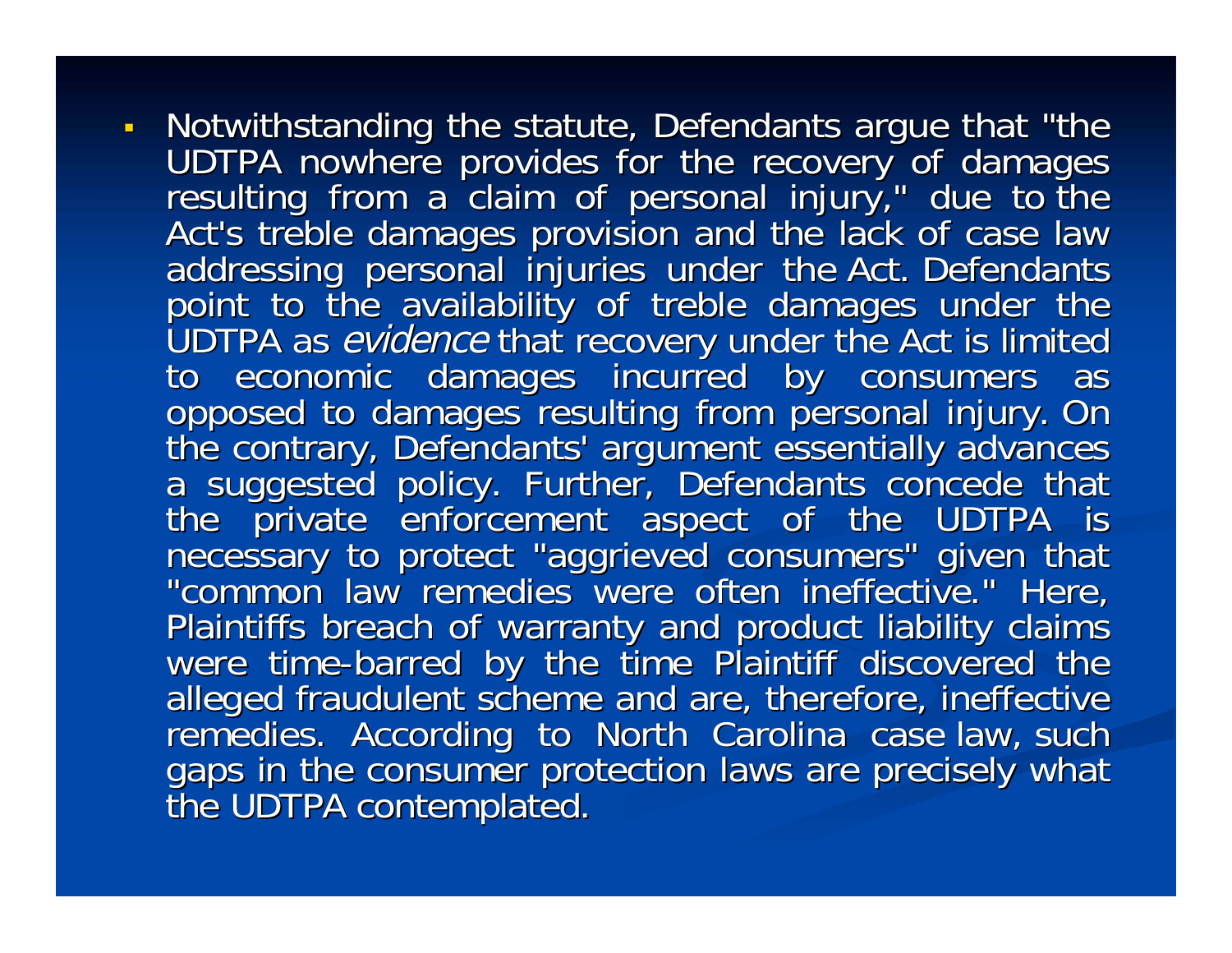#### B. Chapter 75 in insurance litigation. Chapter 75 in insurance litigation.

- $\blacksquare$ One of the Unfair Trade Practice Act's greatest benefits<br>to a plaintiff is the ability to maintain an action against<br>an insurer for the failure to properly cover a loss or<br>defend a claim. Since its inception, Chapter 75 ha
- $\blacksquare$ Unfair insurance practices are properly subject to Chapter 75.
- $\blacksquare$ "The business of insurance is unquestionably in<br>commerce insofar as an exchange of value occurs<br>when a customer purchases an insurance policy;<br>people who buy insurance are consumers whose welfare Chapter 75 was intended to protect."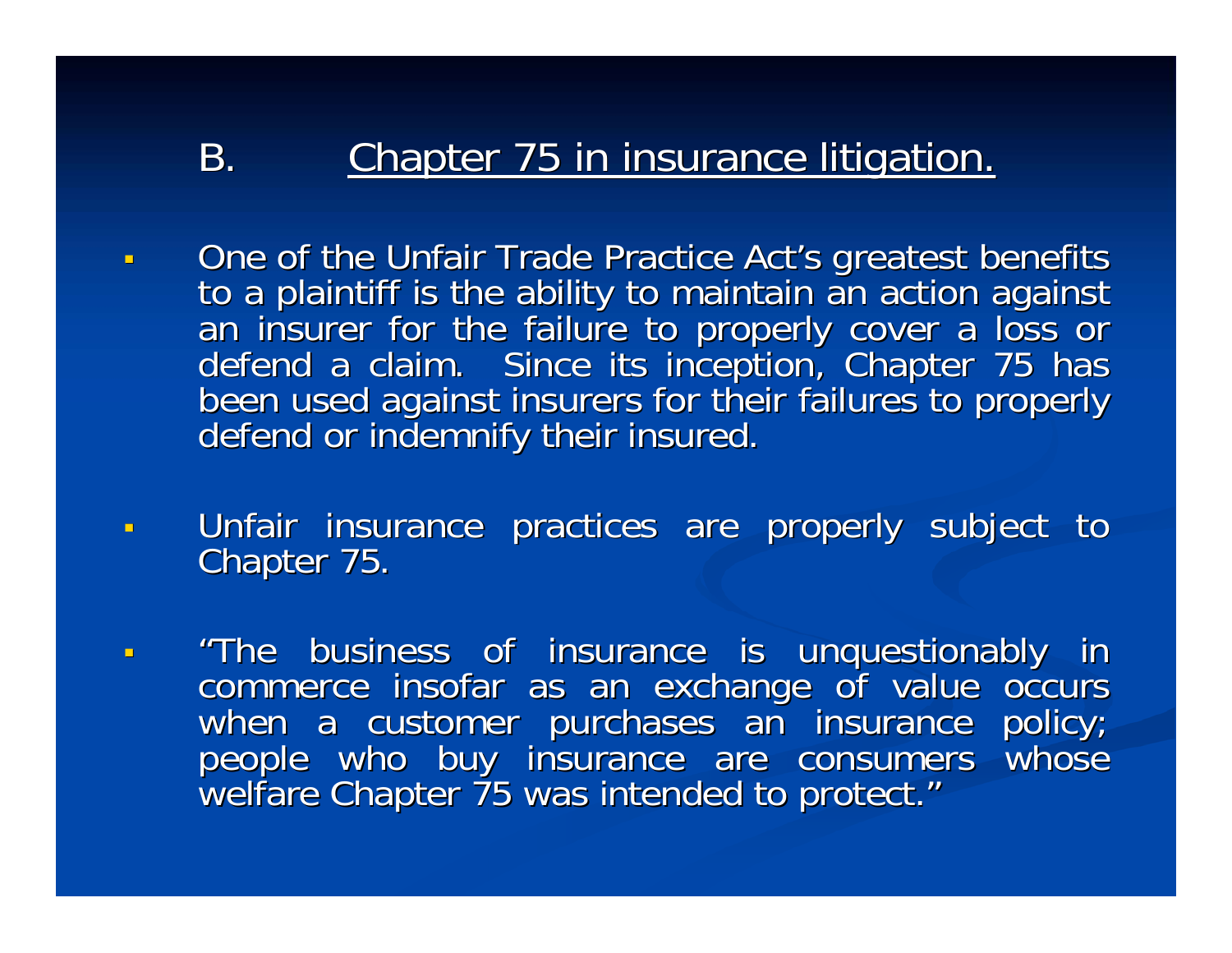- ٦ **Proof of unfair insurance claims practices under Chapter** 58 of the North Carolina Statutes constitutes per se proof of unfair or deceptive trade practices under North Carolina law.
- $\blacksquare$ Fourteen acts which constitute unfair claims settlement practices are defined in N.C.G.S.  $\S$  58-63-15(11).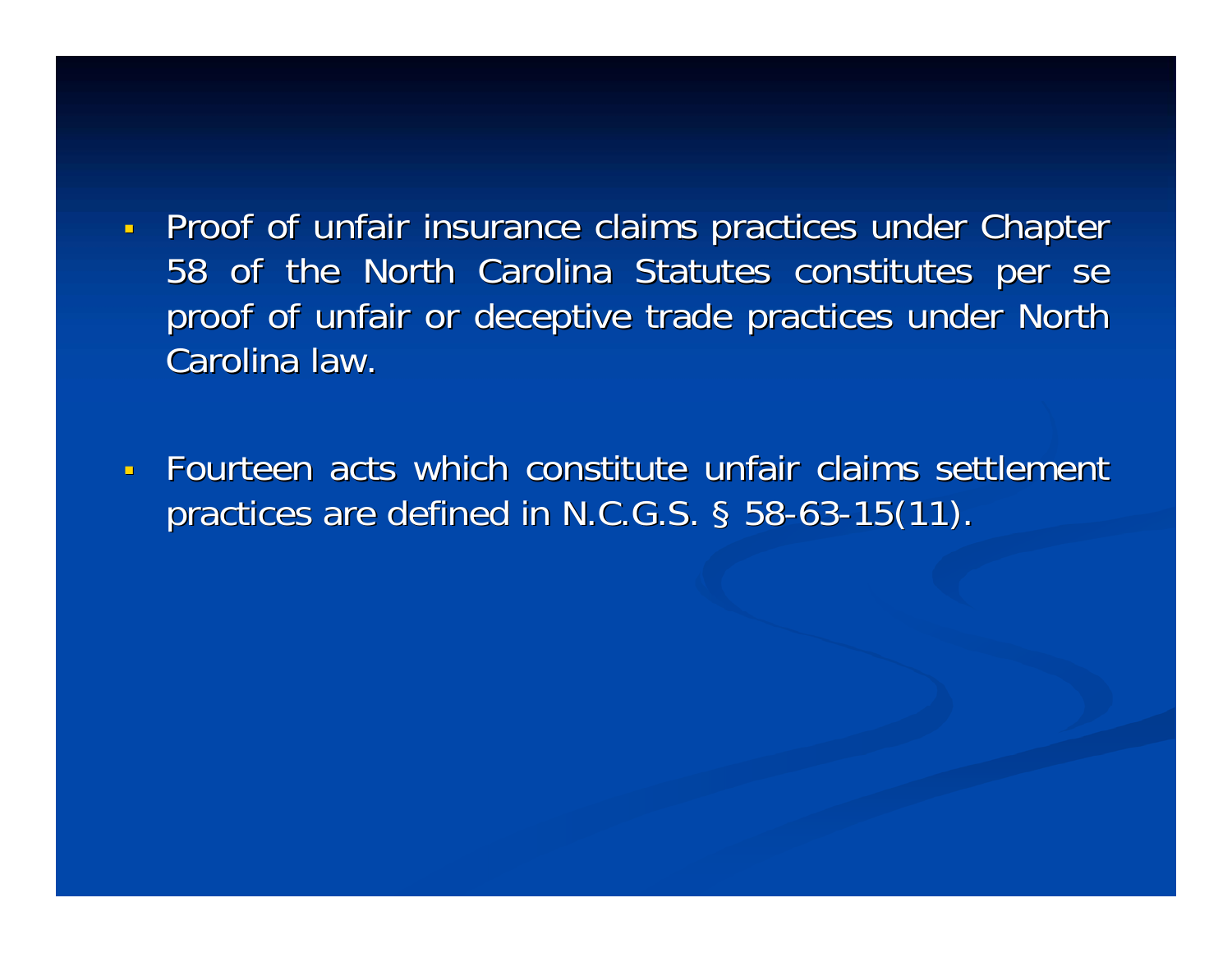- ٦ These include
- ٦ - (a) misrepresenting pertinent facts or insurance policy<br>provisions relating to coverages at issue;
- н - (b) failing to acknowledge and act reasonably promptly<br>upon communications with respect to claims arising<br>under insurance policies;
- (c) failing to adopt and implement reasonable standards<br>for the prompt investigation of claims arising under<br>insurance policies;
- (d) refusing to pay claims without conducting a reasonable investigation based upon all available information;
- (e) failing to affirm or deny coverage of claims within a reasonable time after proof-of-loss statements have<br>been completed;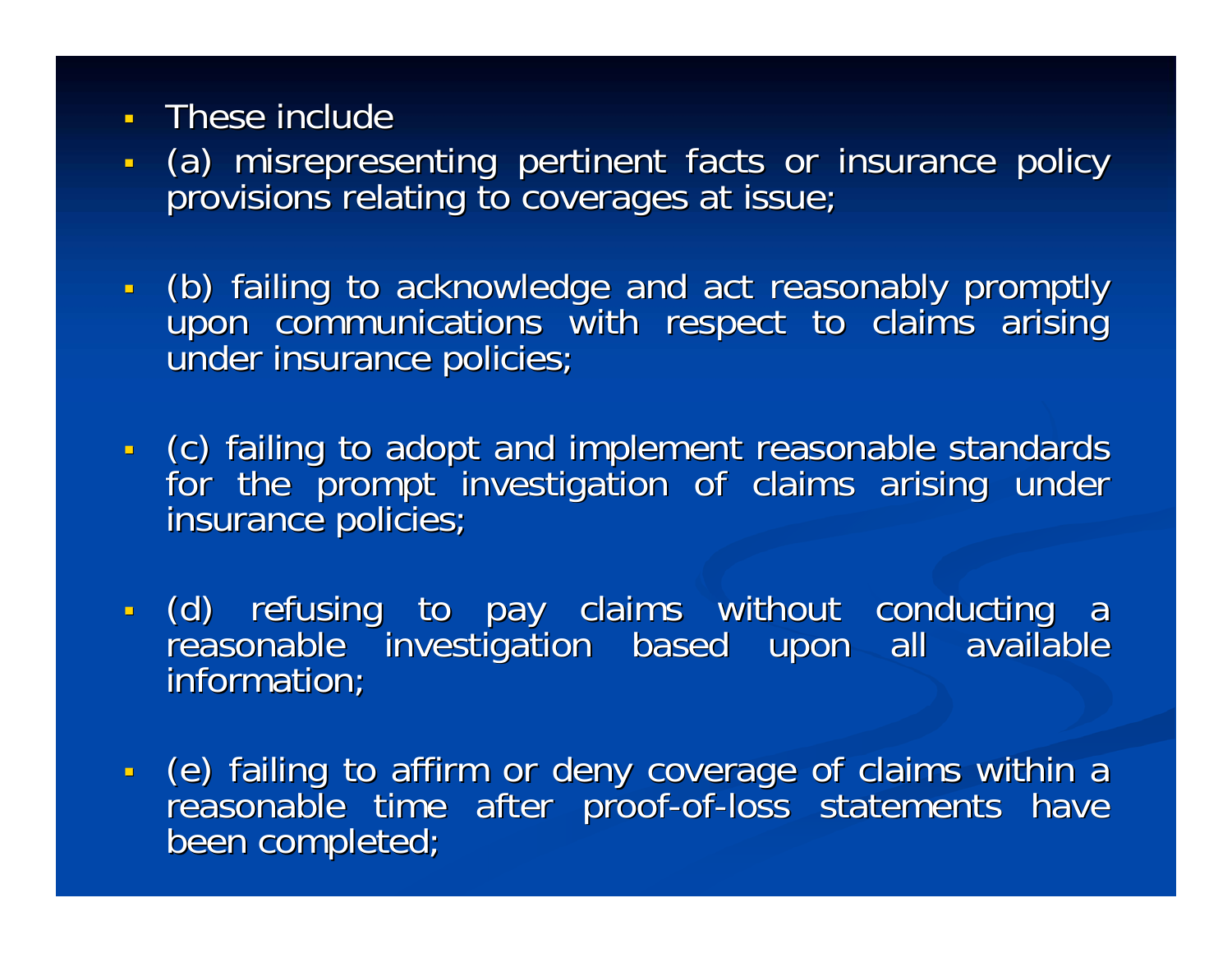- ٦ - (f) not attempting in good faith to effectuate prompt,<br>fair and equitable settlements of claims in which liability<br>has become reasonably clear;
- · (g) compelling insured to institute litigation to recover amounts' due under an insurance policy by offering<br>substantially less than the amounts ultimately recovered<br>in actions brought by such insured;
- I (h) attempting to settle a claim for less than the amount (h) attempting to settle a claim for less than the amount which a reasonable man would have believed he was entitled;
- (i) attempting to settle claims on the basis of an<br>application which was altered without notice to, or<br>knowledge or consent of, the insured;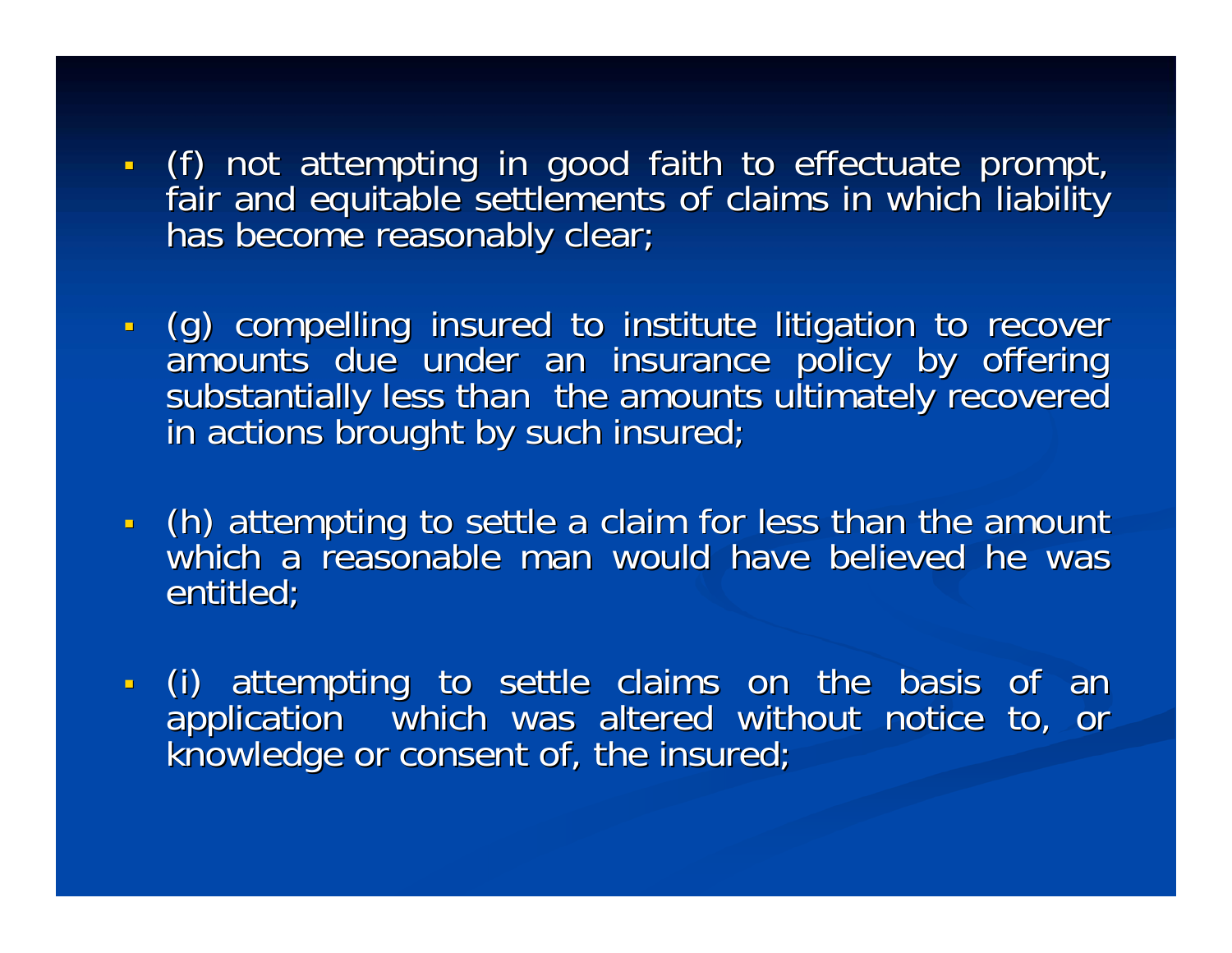- . (j) making claims payments to insureds or beneficiaries not accompanied by statement setting forth the coverage under<br>which the payments are being made;
- П - (k) making known to insureds or claimants a policy of appealing from arbitration awards in favor of insureds or claimants for the purpose of compelling them to accept settlements or compromises less than the amount award
- П - (I) delaying the investigation or payment of claims by<br>requiring an insured claimant, or the physician, or either, to<br>submit a preliminary claim report and then requiring the<br>subsequent submission of formal proof-of-loss
- П If an interest the claims where liability has become (m)failing to promptly settle claims where liability has become<br>reasonably clear, under one portion of the insurance policy coverage in order to influence settlements under other<br>portions of the insurance policy;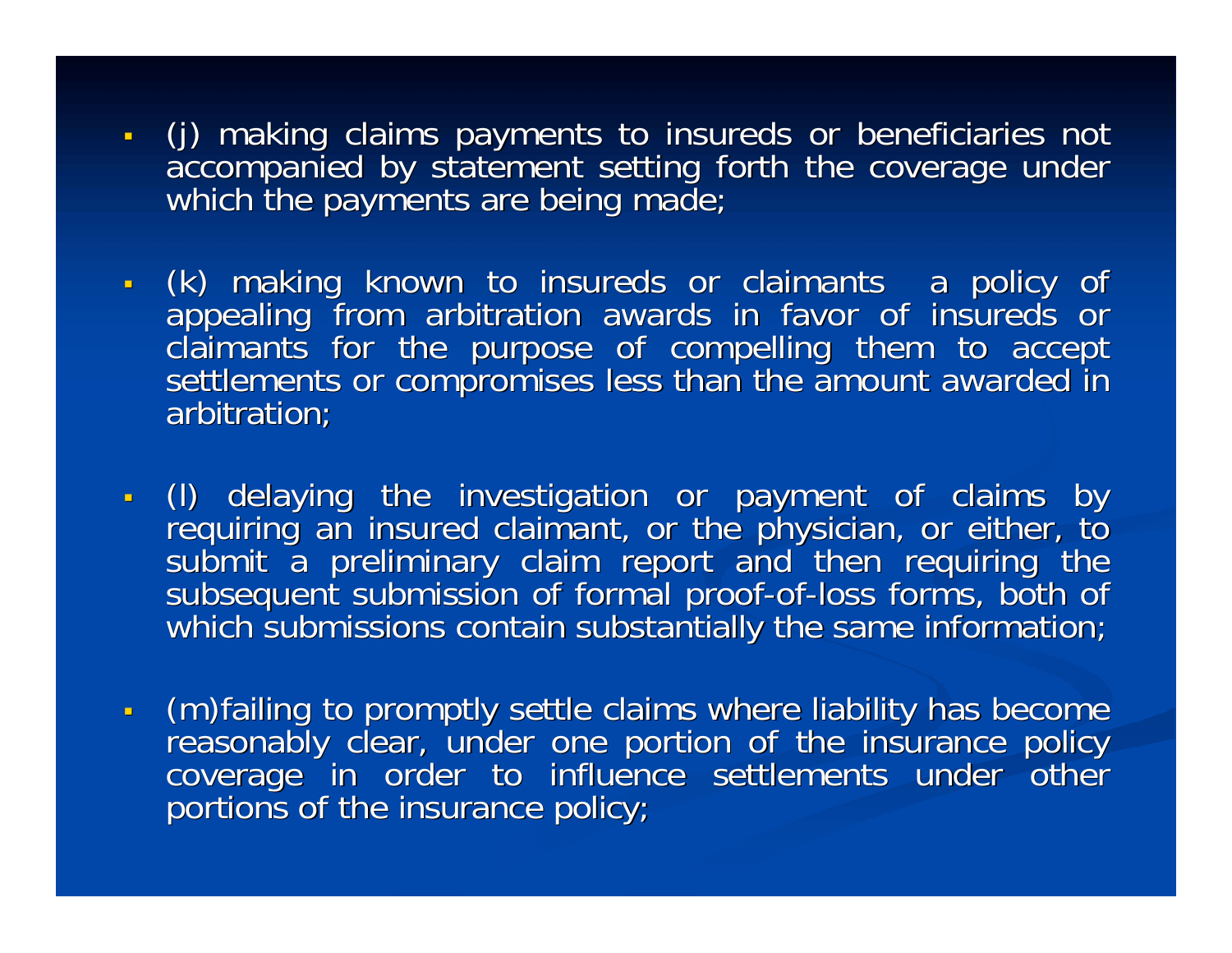П and (n) failing to promptly provide a reasonable explanation of the basis in the insurance policy in relation to the facts or applicable law for denial of a claim or of the offer of a compromise settlement.  $N.C.G.S.$  § 58-63-15(11) (2008).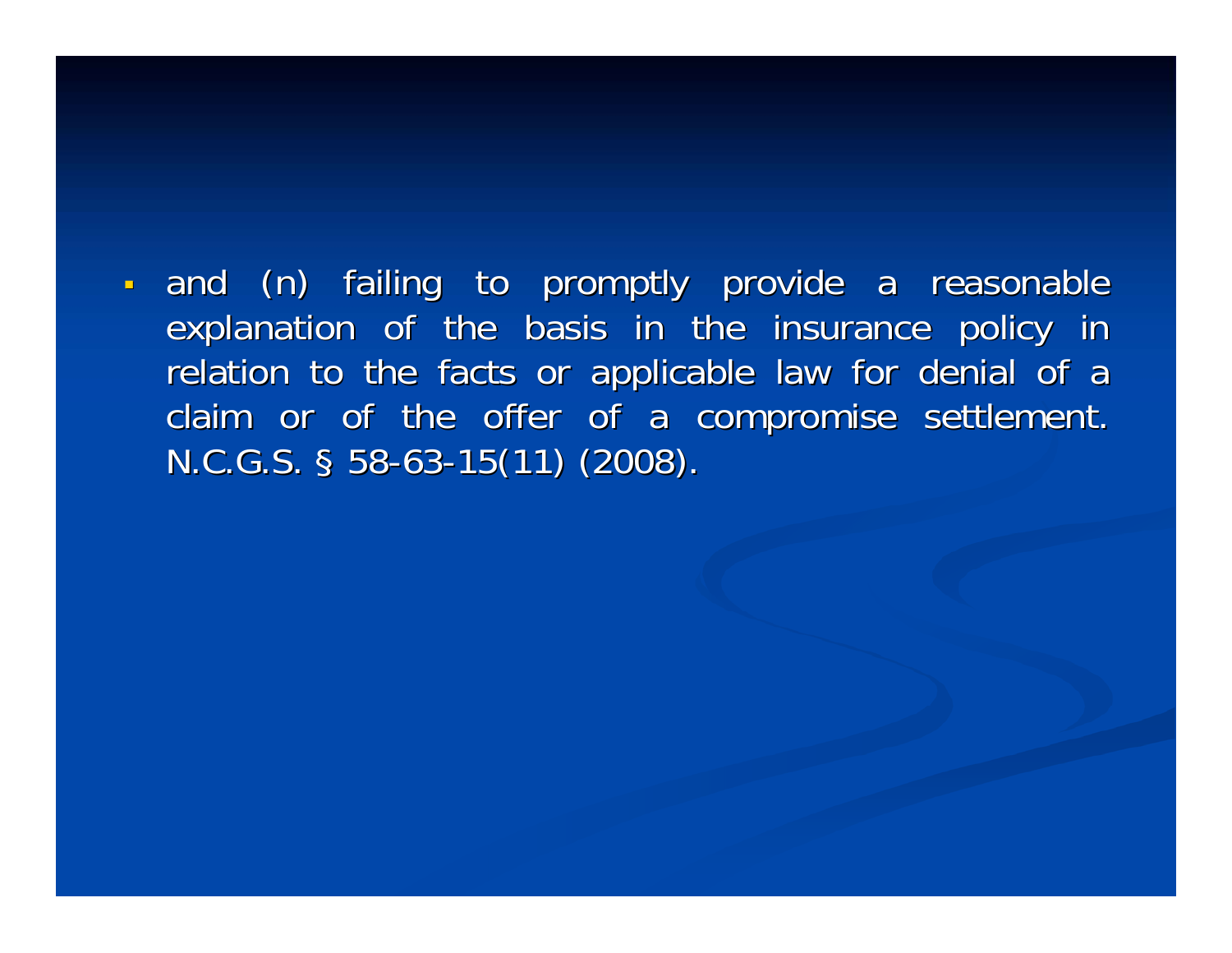- П Chapter 58 does not grant anyone other than the insurance commissioner a right of action against the insurer, unless there is a pattern and practice of abuse.
- However, a plaintiff may bring a claim for a single violation of  $\S$  58-63-15(11) under  $\S$  75-16.
- Such a violation is a per se violation of § 75-1.1 and recoverable by a private party against the insurer.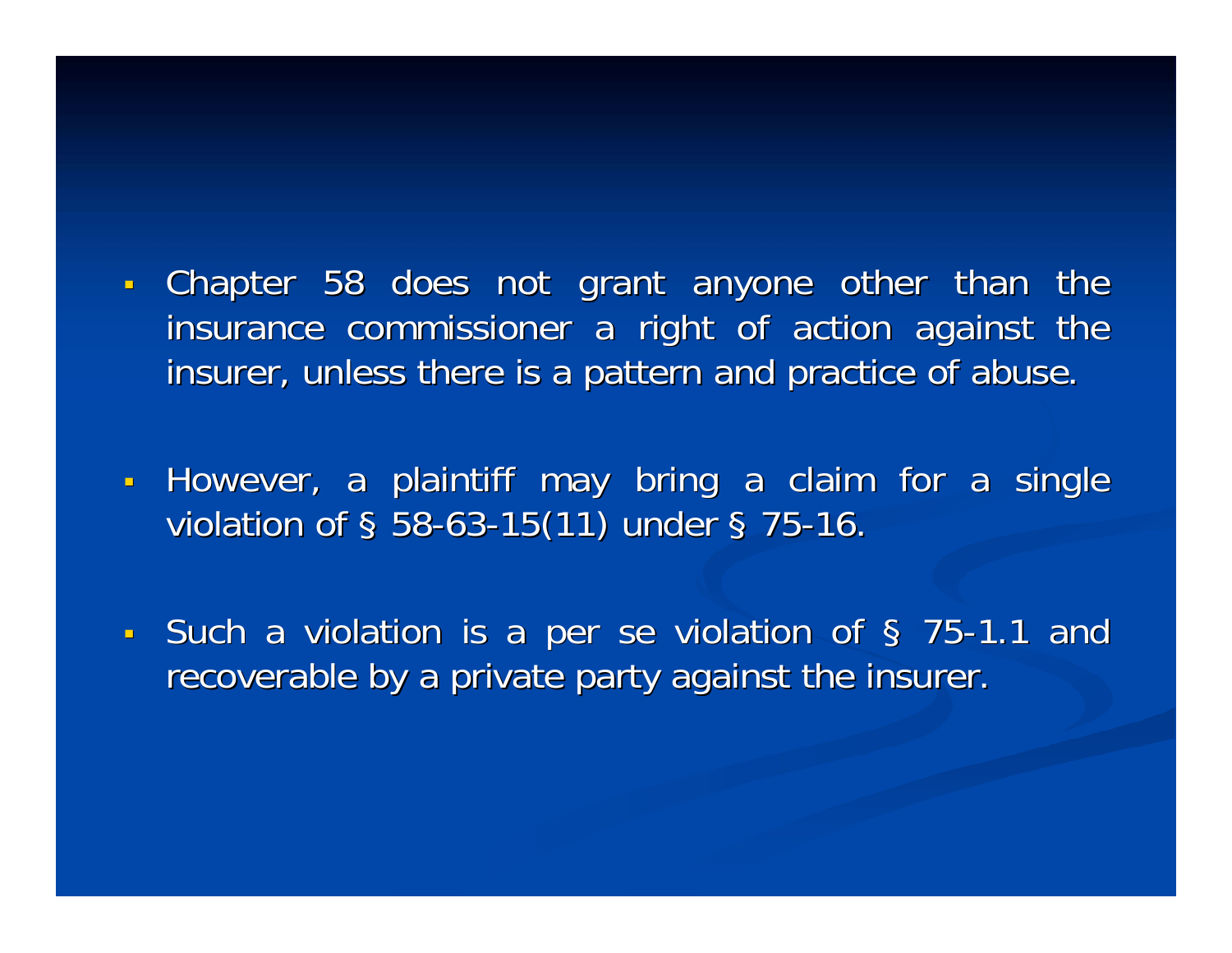- A final judgment against the insured is not necessary for the insurer to be liable under Chapter 75 for failure to properly defend and offer coverage.
- The Fourth Circuit held in ABT v. National Union that such a requirement "would substantially undermine §<br>58-63-15(11)(f), which does not require a final judgment such a requirement "would substantially undermine §<br>58-63-15(11)(f), which does not require a final judgment<br>before an insurer has a duty to effectuate a settlement." "
- Although Chapter 58 defines unfair claims practices, "failure to prove unfair claims practices does not<br>independently necessitate judgment as a matter of law against a related claim for unfair trade practice."
- Independent bases for an unfair act or practice in the claims context include misrepresentations by the insurer<br>about the nature of its investigation and utilizing unfair<br>and improper rationales for their exclusion of coverage.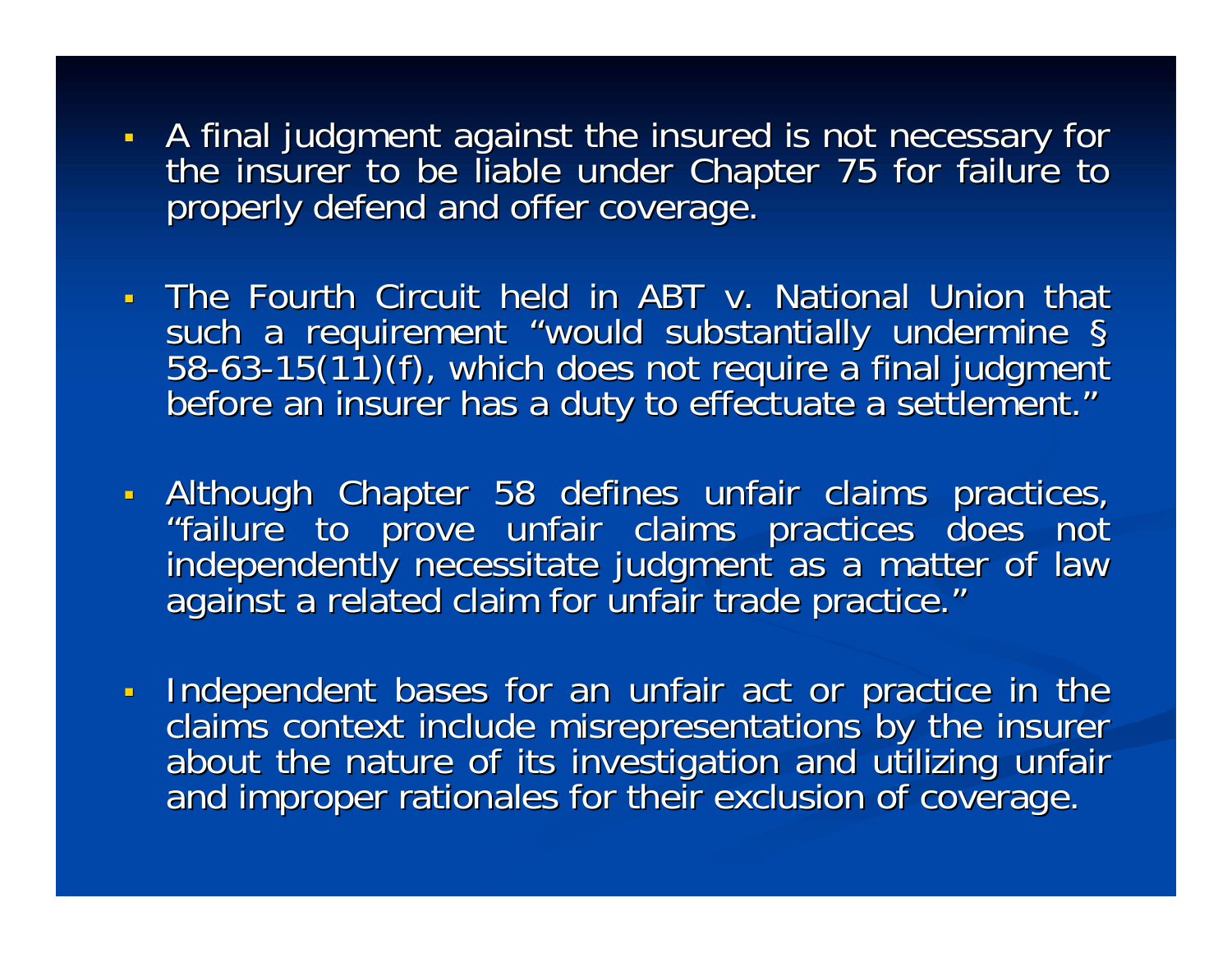- ٦ In claims by the insured against the insurer, trebled damages awarded under § 75-16 are available.
- However, under North Carolina law, treble damages are only available to the insured, and not to a third party<br>beneficiary. Wilson v. Wilson, 121 N.C. App. 662, 665,<br>468 S.E.2d 495, 498 (1996).
- An injured third party may only directly recover from the insurer the limits of the insurer's coverage.
- The plaintiff may only proceed against the insurer for its policy limits once there has been a judgment against the defendant.
- Unfair trade practice claims are not directly assignable, and so an insured may not contract away his right to a §<br>75-16 to the injured party as part of any settlement agreement. agreement.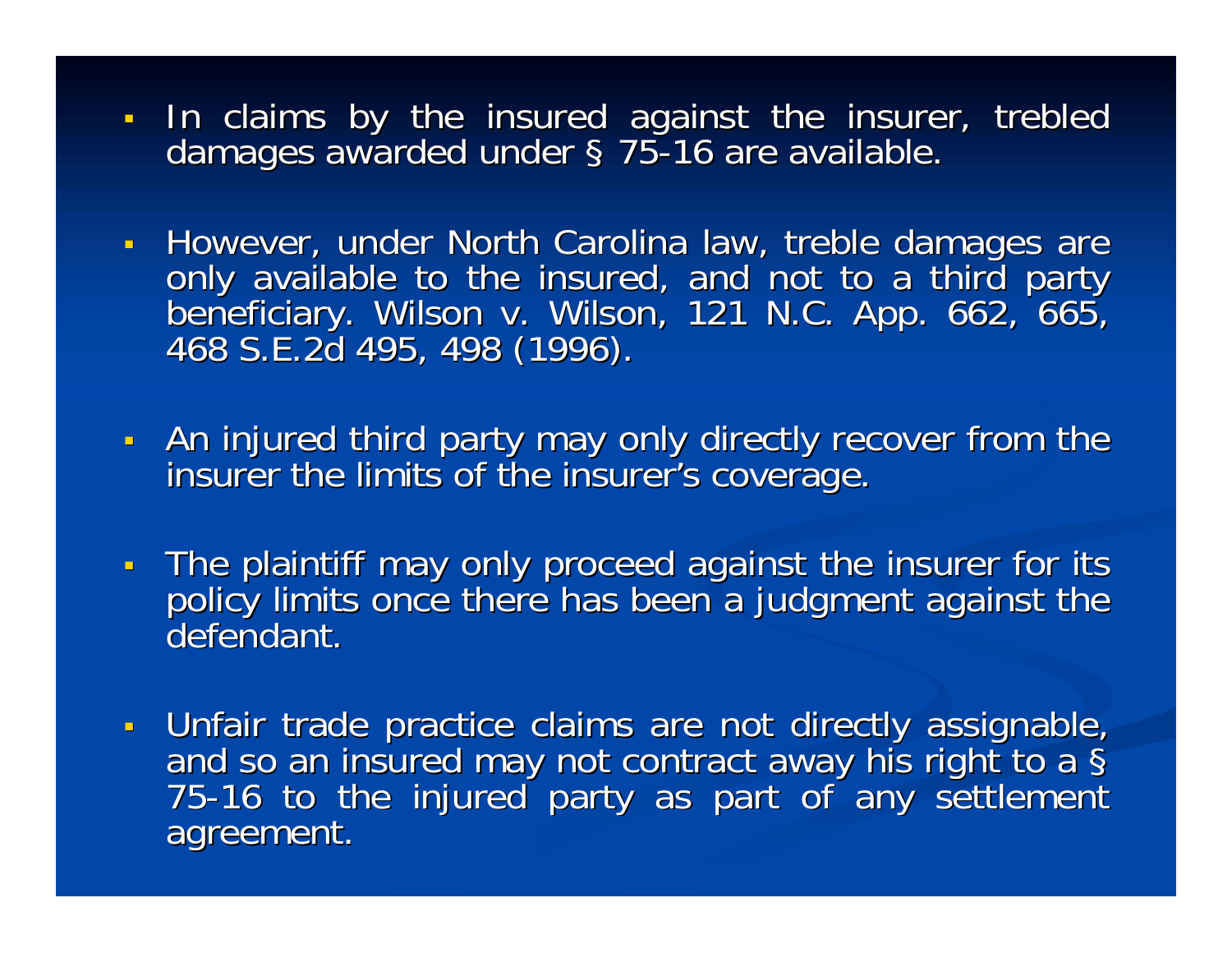- $\blacksquare$ One method for the injured party to reach the insurance company for trebled damages and attorneys' fees under<br>Chapter 75 would be through the insured's bankruptcy.
- $\mathbf{r}$ In North Carolina, potential Unfair Trade Practice claims may<br>be pursued by the bankruptcy trustee on behalf of the<br>bankruptcy estate. The injured party would have to execute<br>on a judgment against the insured and force the
- $\blacksquare$ Then, as a judgment creditor, he may have the right to the proceeds by the bankruptcy estate against the insurance company, up to the amount of the underlying judgment.
- $\blacksquare$ Although untested in North Carolina, this method seems to<br>create the greatest chance for a plaintiff to recover damages<br>over and above the underlying policy limits.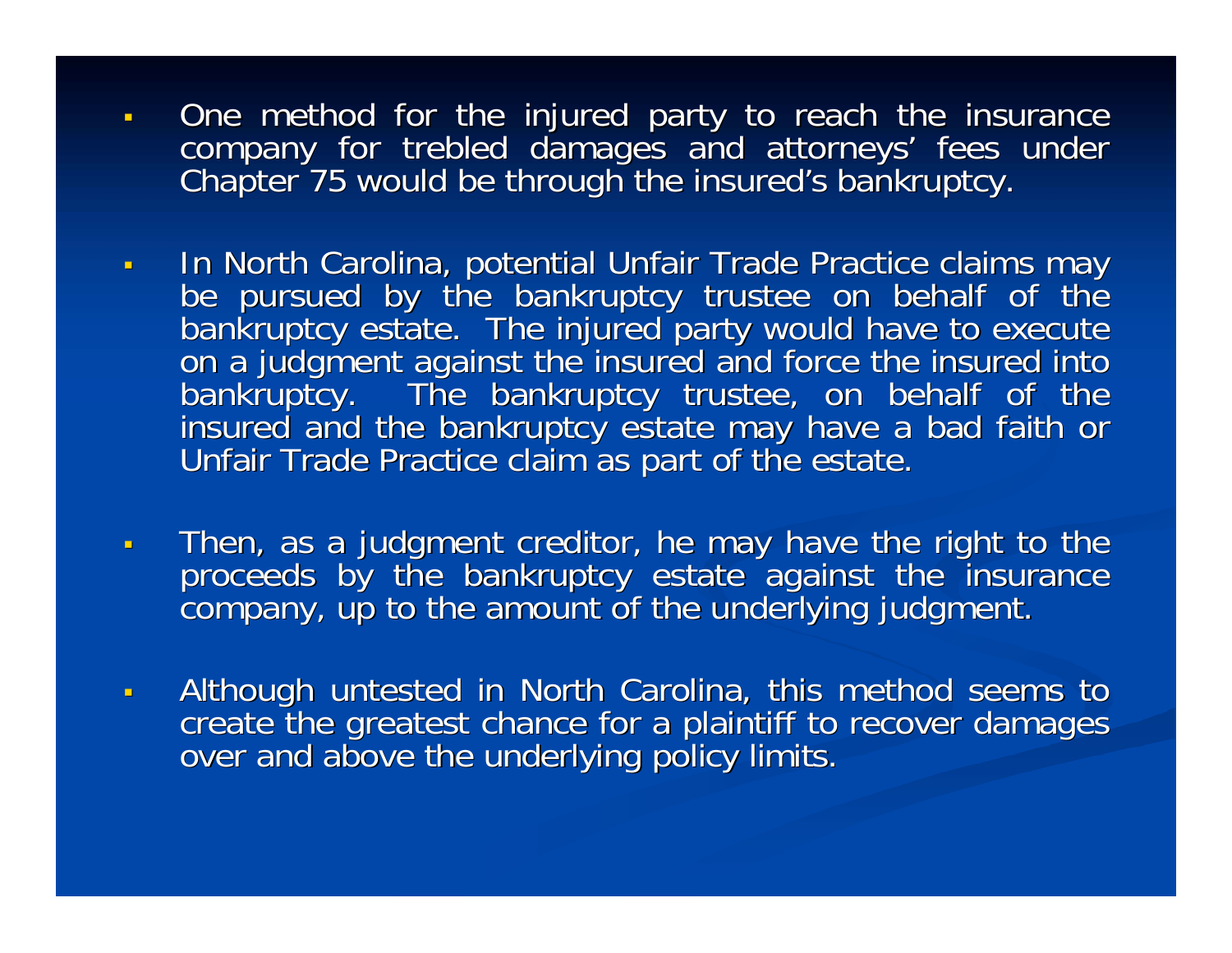The North Carolina Unfair Trade Practice Act is a potential avenue for recovery where the defendant's wrongful conduct constituted an unfair or deceptive act of business. It has numerous benefits to a potential plaintiff, specifically the unavailability of a defense of contributory negligence and trebled damages and a potential award of attorneys' fees. Further, it can constitute a method of recovery against an insurer that wrongfully refuses to defend or cover a claim.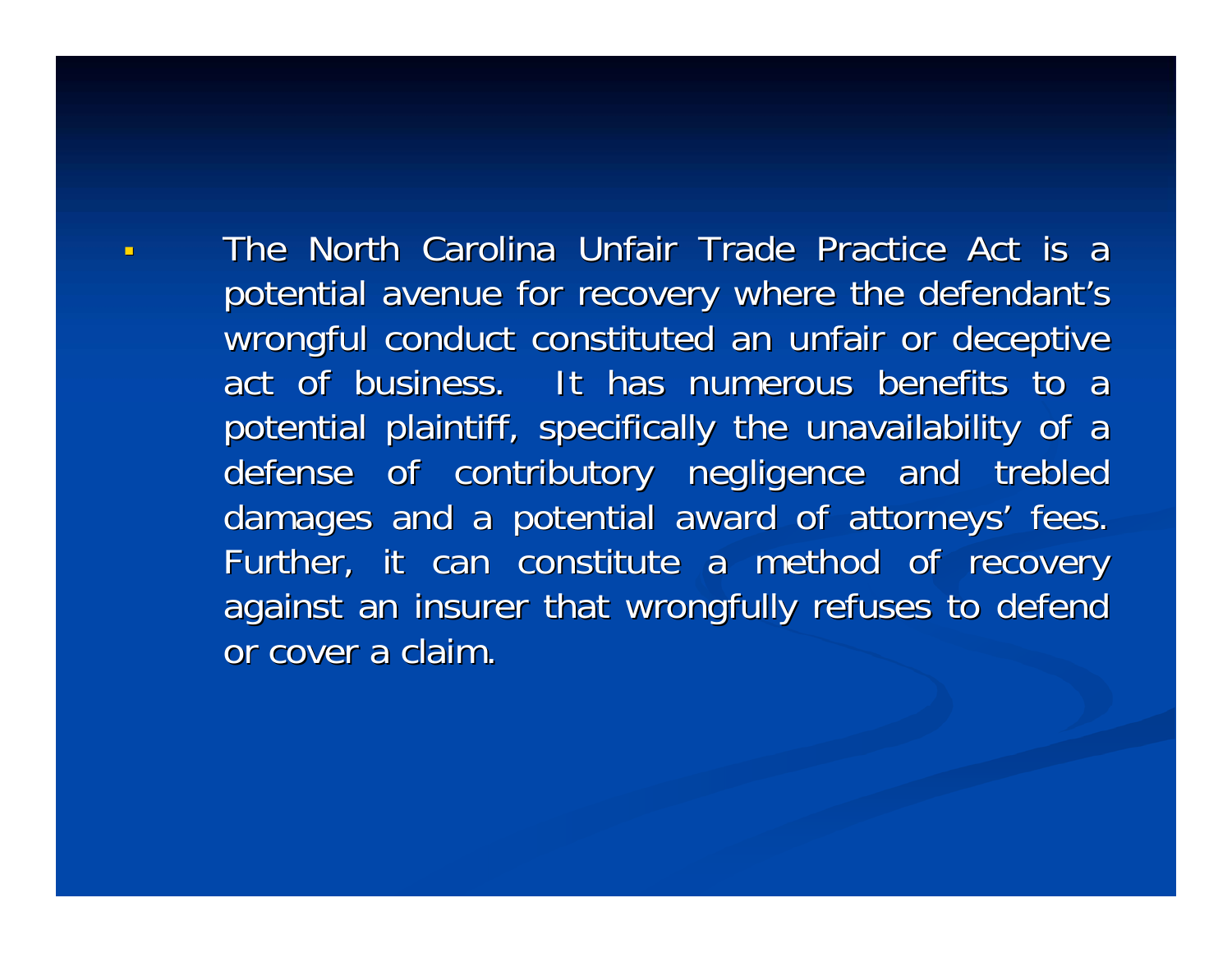- There are several cases in which the courts have held that an insurer was required to at least defend against the UDTPA claim, but perhaps not indemnify against one. One can argue that if there is a duty to defend based on the policy language then there is insurance coverage for the claim.
- $\blacksquare$ The determination of whether a UDTPA claim will be defended against hinges largely on the court's interpretation of the policy agreement, the complaint in the underlying claim, and the scope of the statutory basis for the UDTPA claim.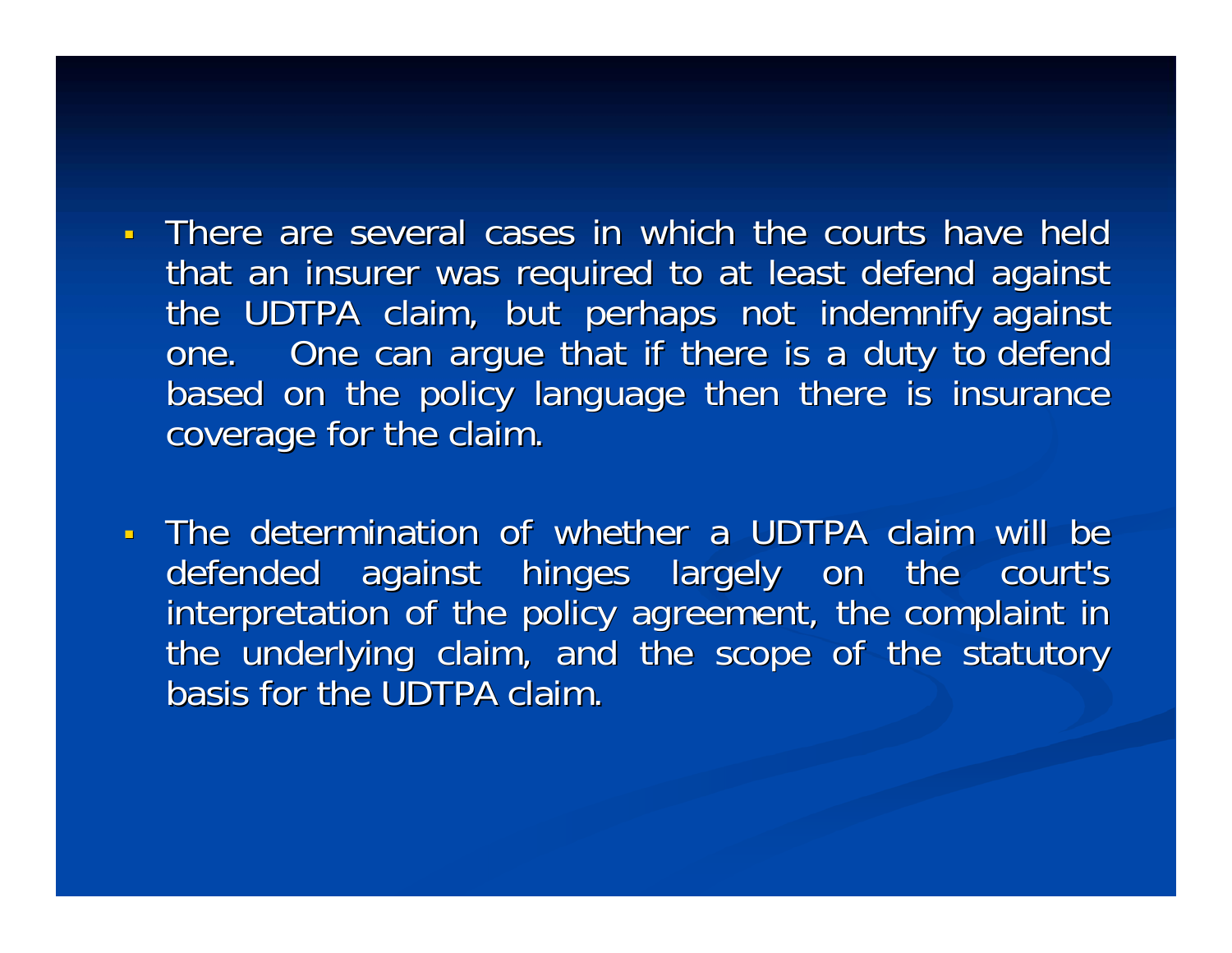In Granutec, Inc. v. St. Paul Fire & Marine Ins. Co., 1998 U.S. Dist. LEXIS 3527 (M.D.N.C., Jan. 16, 1998), the U.S. UIST. LEXIS 3527 (W.D.N.C., Jan. 16, 1998), the<br>court held that the insurer was required to defend the<br>insured against the underlying claims of a third-party.<br>In <u>Granutec</u> the court stated that an insurer's "duty to<br>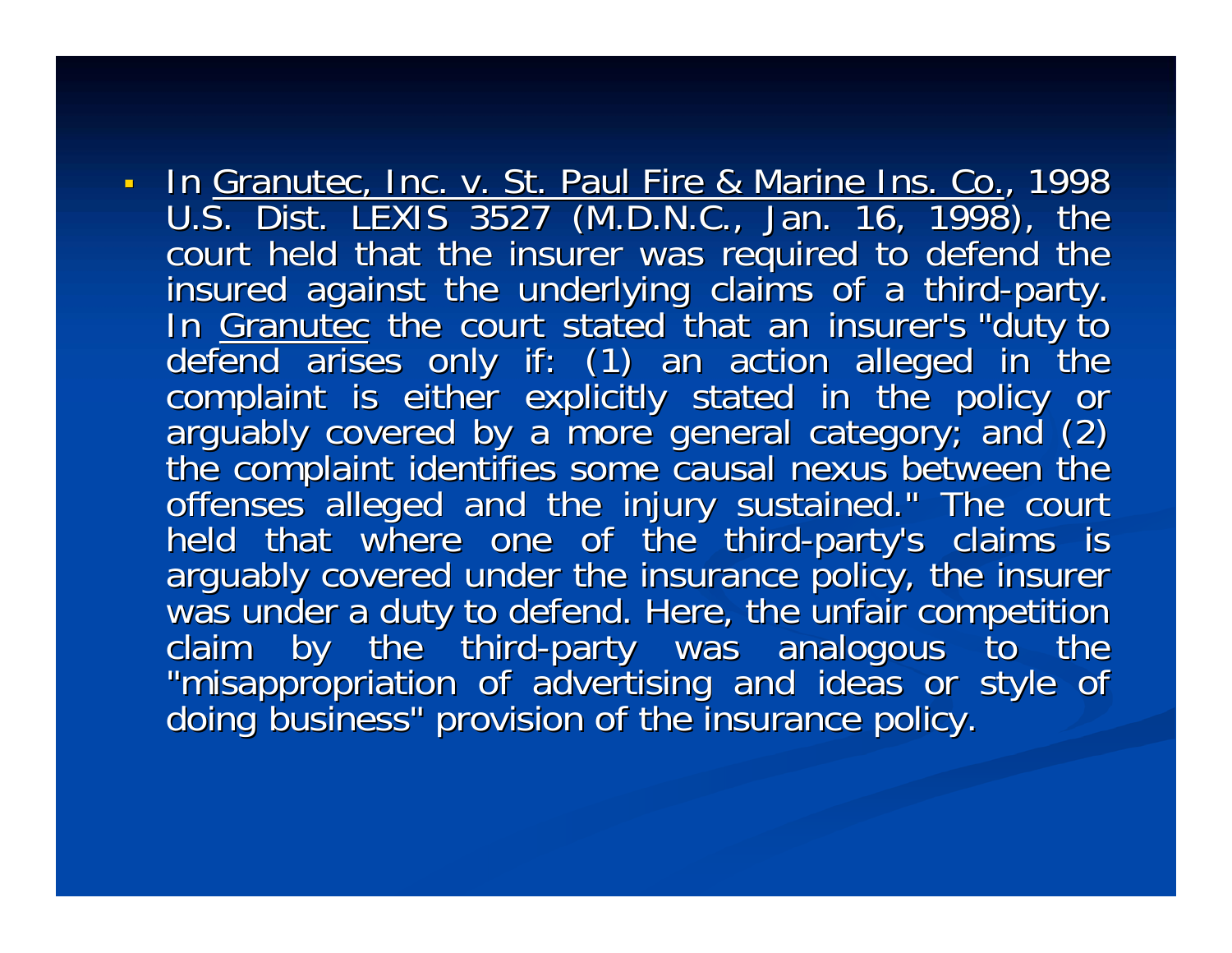П <u>In Sibley v. Nat'l Union Fire Ins. Co. of Pittsburgh,</u> 921 F. , 921 F. , 921 F. , 921 F. , 921 F. , 921 F. , 921 F Supp 1526 (E.D.Tex. 1996) the court held that a law firm sued under the Louisiana Unfair Trade practices Act was entitled to defense by the insurer. Because the law firm could be held liable for one underlying claim without a showing of intent, the policy exclusion regarding dishonest, fraudulent, or malicious acts was not a proper basis upon which the insurer could deny its duty to defend.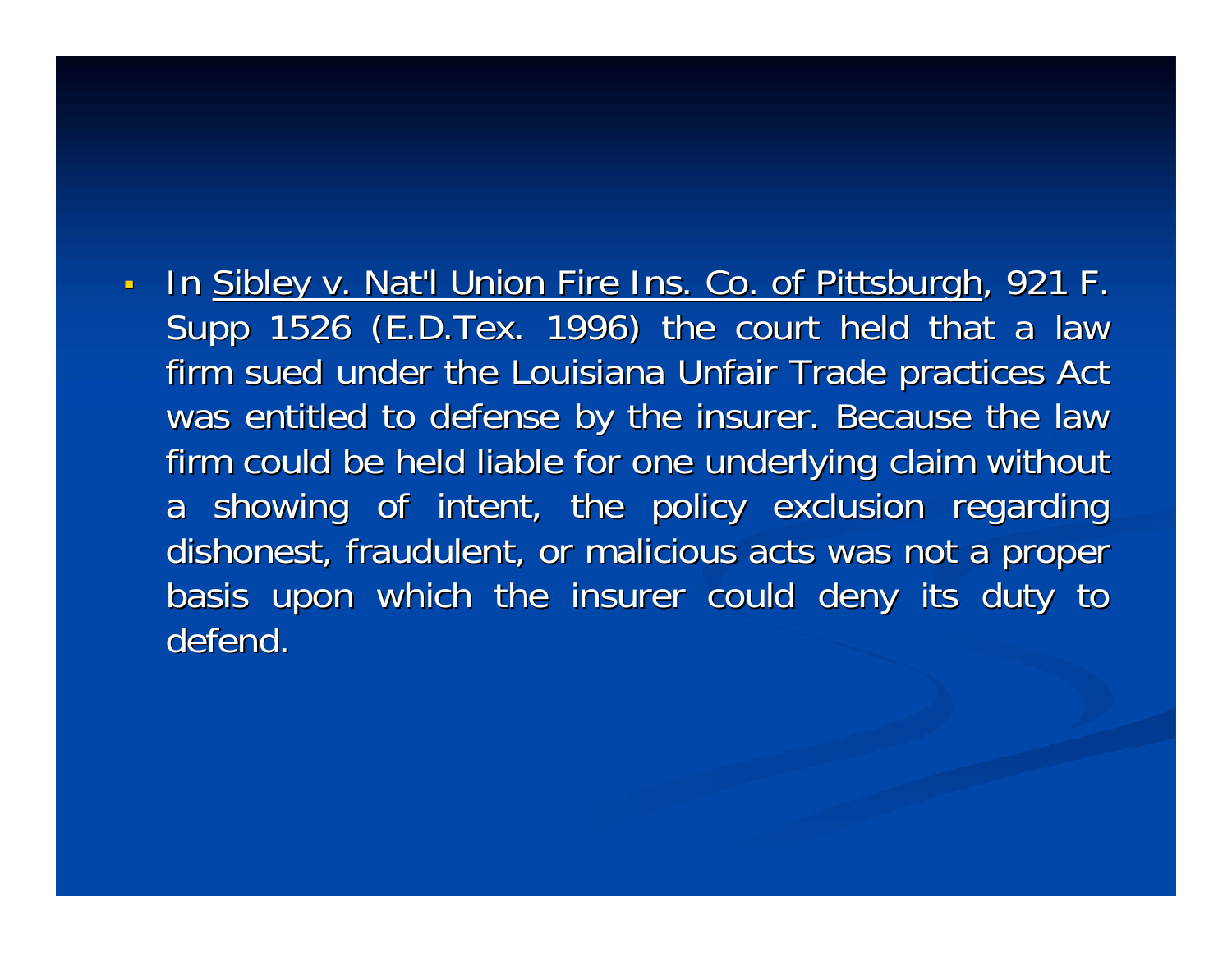$\blacksquare$ Auto Europe, L.L.C. v. Conn. Indemnity Co., 2002 U.S.<br>Dist LEXIS 5249 (Maine, Mar. 28, 2002): In the Auto<br>Europe, case, the court noted that the underlying<br>complaint alleged bad faith and intentional conduct as well as alleged deceptive conduct under the Maine Unfair<br>Trade Practices Act (which did not require proof of<br>intent). The court held that the insurer was required to<br>defend the insured under the policy since the potential<br>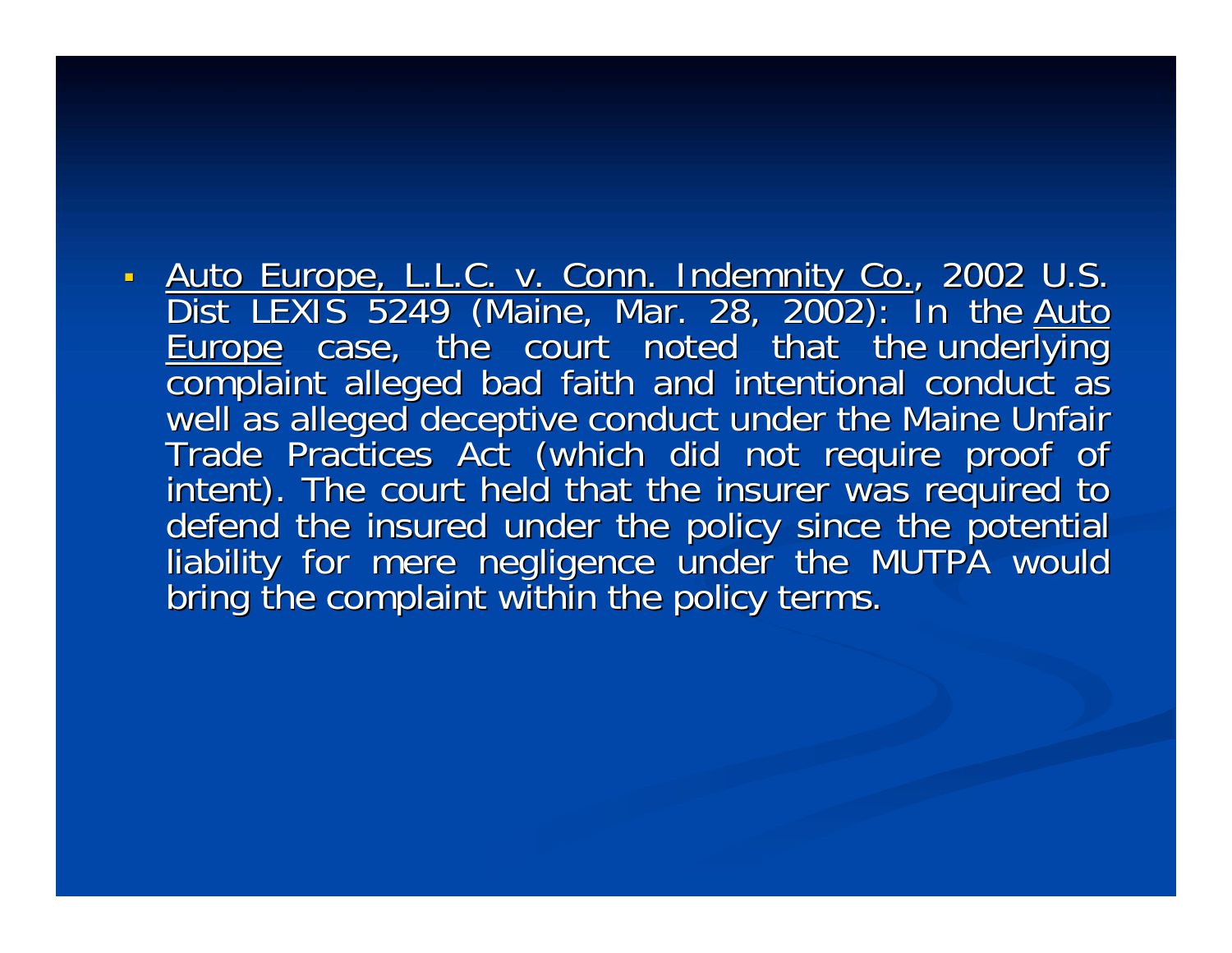Several cases in which the insurer has not been held to be under a duty to defend were found as well. In these, the court found that the facts, policy provisions, or interpretations of common policy definitions were unambiguous or necessitated a determination that the acts were plainly outside of the policy's provisions. See Am Nat'l Fire Ins. Co. v. Methods Research Corp., 2000 U.S. Dist. LEXIS 17748 (N.D. III., Dec. 4, 2000);Open Software Foundation, Inc. v. United States Fidelity & Guaranty Co., 2001 U.S. Dist. LEXIS 12019 (Mass., Aug. 16, 2001); Pacific Group v. First State Ins. Co., 62 F.3d 1425 (9th Cir. 1995); Western Int'l. Syndication Corp. v. Gulf ins. Co., 2004 U.S. Dist. LEXIS 17867 (C.D. Cal., Sept. 1, 2004).